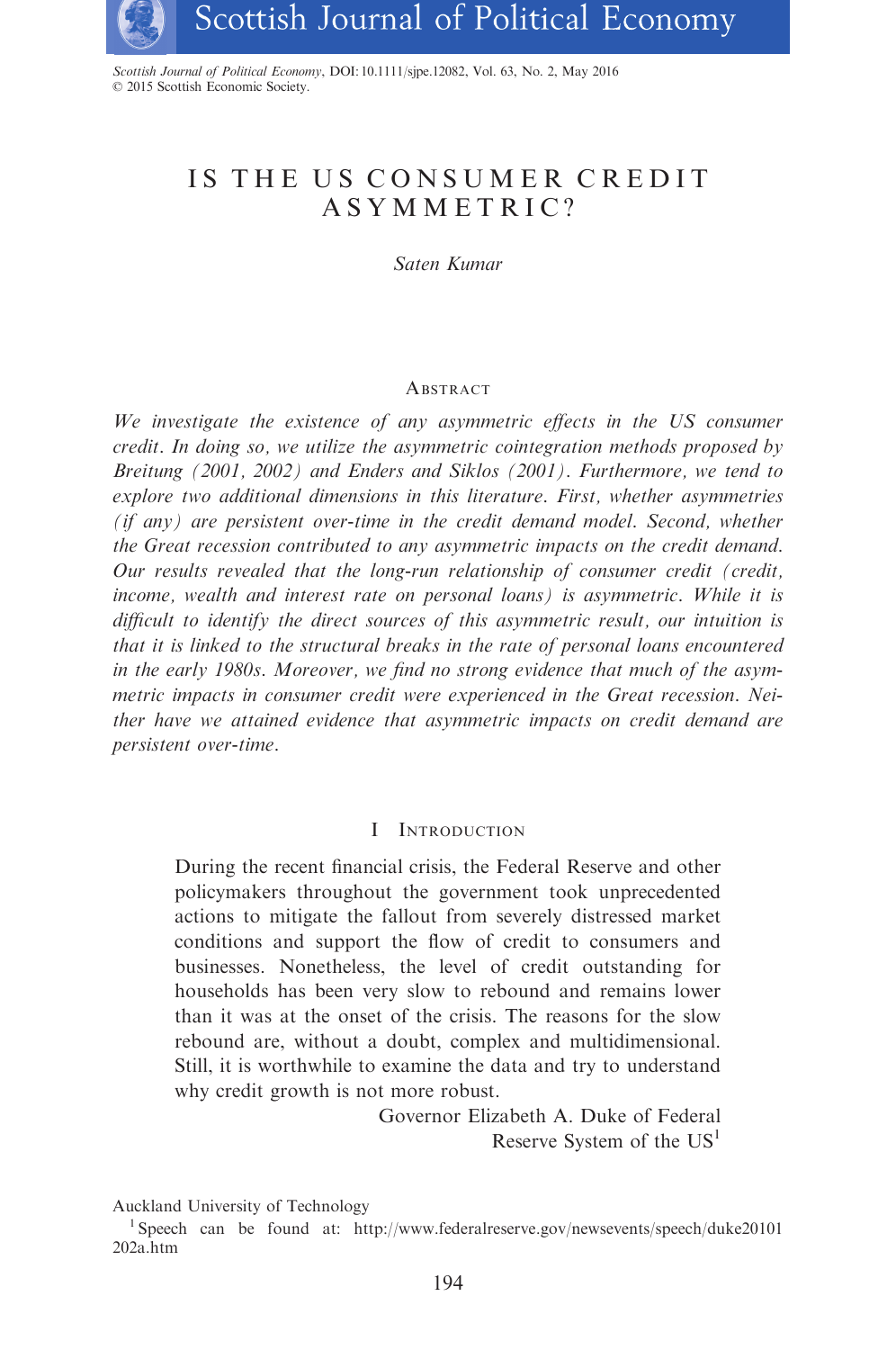Central banks such as the Federal Reserve (Fed) and European Central Bank (ECB) does consider the role of consumer credit in their policy decisions (see ECB, 2004; Bernanke, 2006). There is a widespread consensus among economists and policy-makers that consumer credit is strongly linked to output and inflation. There are a number of factors that consumers consider when making borrowing decisions. For the Fed to precisely measure and monitor the consumer borrowing, there is a need to identify the factors that influence consumer borrowing and decisions. Consumer spending is the largest share of GDP in the United States. and has been a key driver of economic growth the country has experienced since 1990s. Consumer borrowing has always played a strong part in stimulating consumption spending (Paradiso et al., 2014); in addition it also has links to consumer debt accumulation. As a proportion of personal income, consumer credit has more than doubled during the postwar period, with particularly sharp and sustained increases occurring in the 1980s (see figure 1, Ludvigson, 1999). In spite of the attention paid to movements in consumer credit in the press and the Wall Street, the determinants and effects of growth in consumer credit have not been a major focus of researchers; hence there has been limited research on the determinants of consumer credit in an economy.

There are many important strands in this literature, for example, existence of a credit channel in the transmission mechanism of the monetary policy (Angeloni et al., 2003), role of credit as a non-linear propagator of shocks (Balke, 2000; Gambacorta and Rossi, 2010), exploring how the dynamics of real and financial variables are affected by financial shocks using the dynamic stochastic general equilibrium (DSGE) model (Urban and Quadrini, 2012). Other studies in this literature have modelled consumer credit using the linear cointegration methods (Hartropp, 1992; De Nederlandsche Bank, 2000; Calza et al., 2001, 2003; Hofmann, 2001; Schadler et al., 2004). None of the above studies have considered modelling credit demand using alternative measures of interest rate such as rate on personal loans (24 months), short-term rate (3 years), medium-term rate (10 years), short-term consumer loan rate and the federal funds rate. With the exception of Balke (2000) and Gambacorta and Rossi (2010), none have explored the asymmetric long-run adjustments in the demand-determined consumer credit model.

The objective of this article is to investigate the existence of any asymmetric effects in the US consumer credit. In doing so, we utilize the asymmetric cointegration methods proposed by Breitung (2001, 2002) and Enders and Siklos (2001). Existing studies on credit demand asymmetries are scant and we aim to partly fill this gap by investigating the existence of asymmetric effects on credit demand. Furthermore, we tend to explore two additional dimensions in this literature. First, whether the asymmetries (if any) are persistent over time in the credit demand model. Second, whether the Great recession contributed to any asymmetric impacts on the credit demand. The testing of non-linear relationships has gained an increasing attention in the time series literature and it is generally believed that some economic variables may be highly nonlinear; see Fan et al. (2004) and Paradiso et al. (2014). Generally speaking, the sources of non-linearity may be due to market frictions, heterogeneous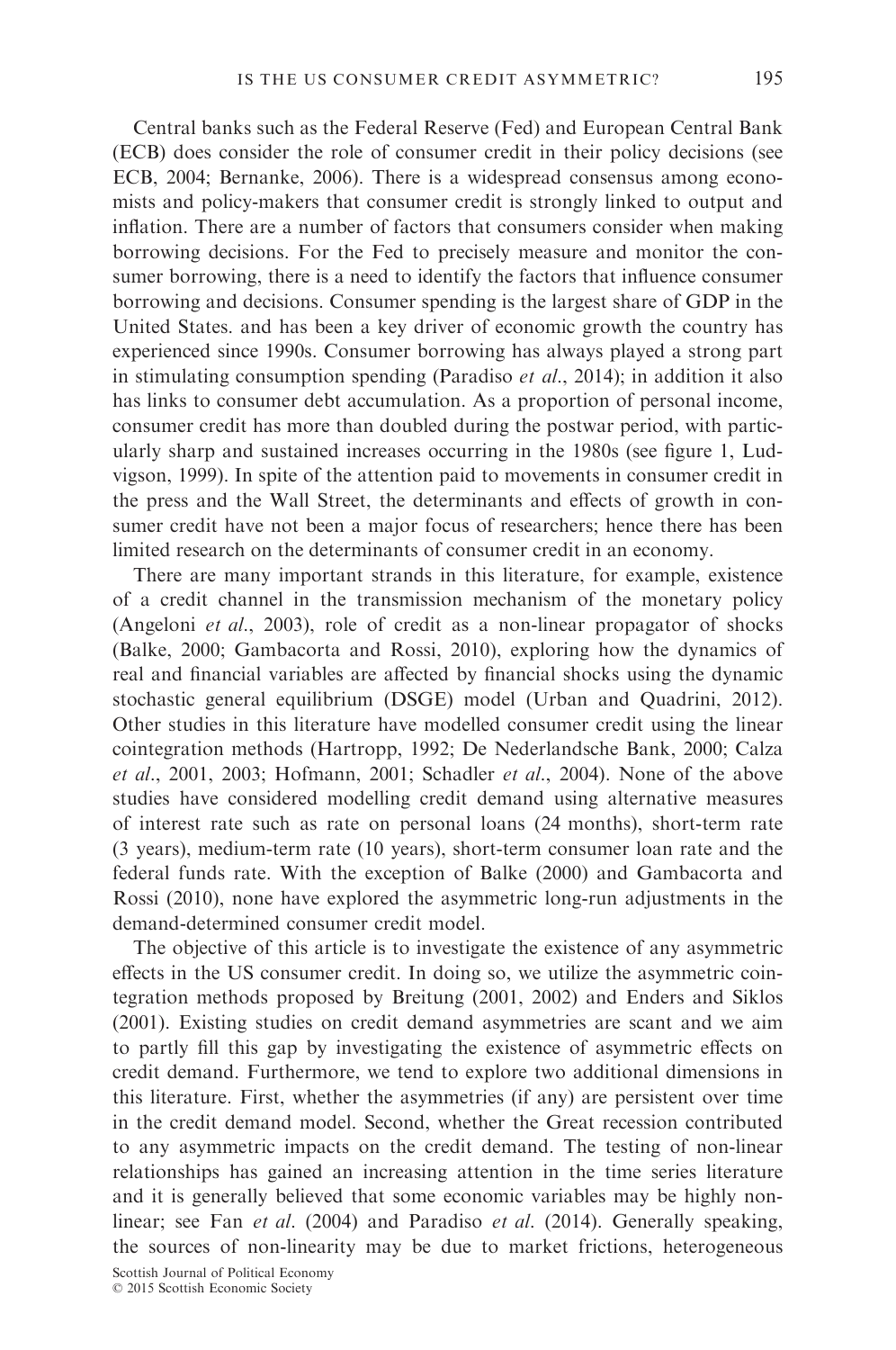agents and official interventions. Our results revealed that the long-run relationship of consumer credit (credit, income, wealth and rate on personal loans) is asymmetric. While it is difficult to identify the direct sources of this asymmetry, our intuition is that it is linked to the structural breaks in the rate of personal loans encountered in the early 1980s. Moreover, we find no strong evidence that much of the asymmetric impacts in consumer credit were experienced in the Great recession. Neither have we attained evidence that asymmetric impacts on credit demand are persistent over-time.

The outline of this paper is as follows: Section II discusses the developments in the literature and presents the model specification. Empirical results are discussed in Section III. Finally, Section IV concludes.

# II RECENT LITERATURE AND MODEL SPECIFICATION

Credit has been the focus of a large body of literature, particularly after the seminal paper of Stiglitz and Weiss (1981). One of the reasons for this considerable attention is the implication that credit has for the transmission mechanism of monetary policy. In what follows, we review some key studies on this topic to gain insights about the behaviour of credit market as well as the important findings that executed through the application of symmetric and asymmetric models and methods.

## Credit market

Much of the earlier literature has focused on the link between credit aggregates and economic activity; see Gertler (1988) for a review of earlier studies. In the business cycle models, credit plays a vital role by propagating and strengthening productivity and monetary policy shocks. In the standard real business cycle model and the standard Keynesian textbook IS-LM model, credit market conditions do not exhibit any significant macroeconomic outcomes; see Hofmann (2001) for more details. Due to this, the credit market is characterized as frictionless. In an early study, Blinder (1987) argued that the performance of the economy depends on whether or not the credit constraint is binding.<sup>2</sup> Since then, several studies have utilized general equilibrium models and incorporated financial market imperfections to examine the links between shocks and fluctuations in output. Bernanke and Blinder (1988) developed an analogue to the simple IS-LM model which embodied an unconventional view of the monetary transmission mechanism. In their model, the central bank policy operates through influencing the bank loans and deposits. Similar framework was used in Bernanke and Blinder (1992).

Bernanke and Gertler (1989) argued that the existence of asymmetric information in credit markets can provide borrowers a role to play in the business cycle through their impact on the cost of external finance.<sup>3</sup> Due to the presence of information asymmetries, agents are borrowing constrained and

Scottish Journal of Political Economy © 2015 Scottish Economic Society

<sup>2</sup> See Calza and Sousa (2005) for details.

 $3$  See Christensen and Dib (2008) for a review.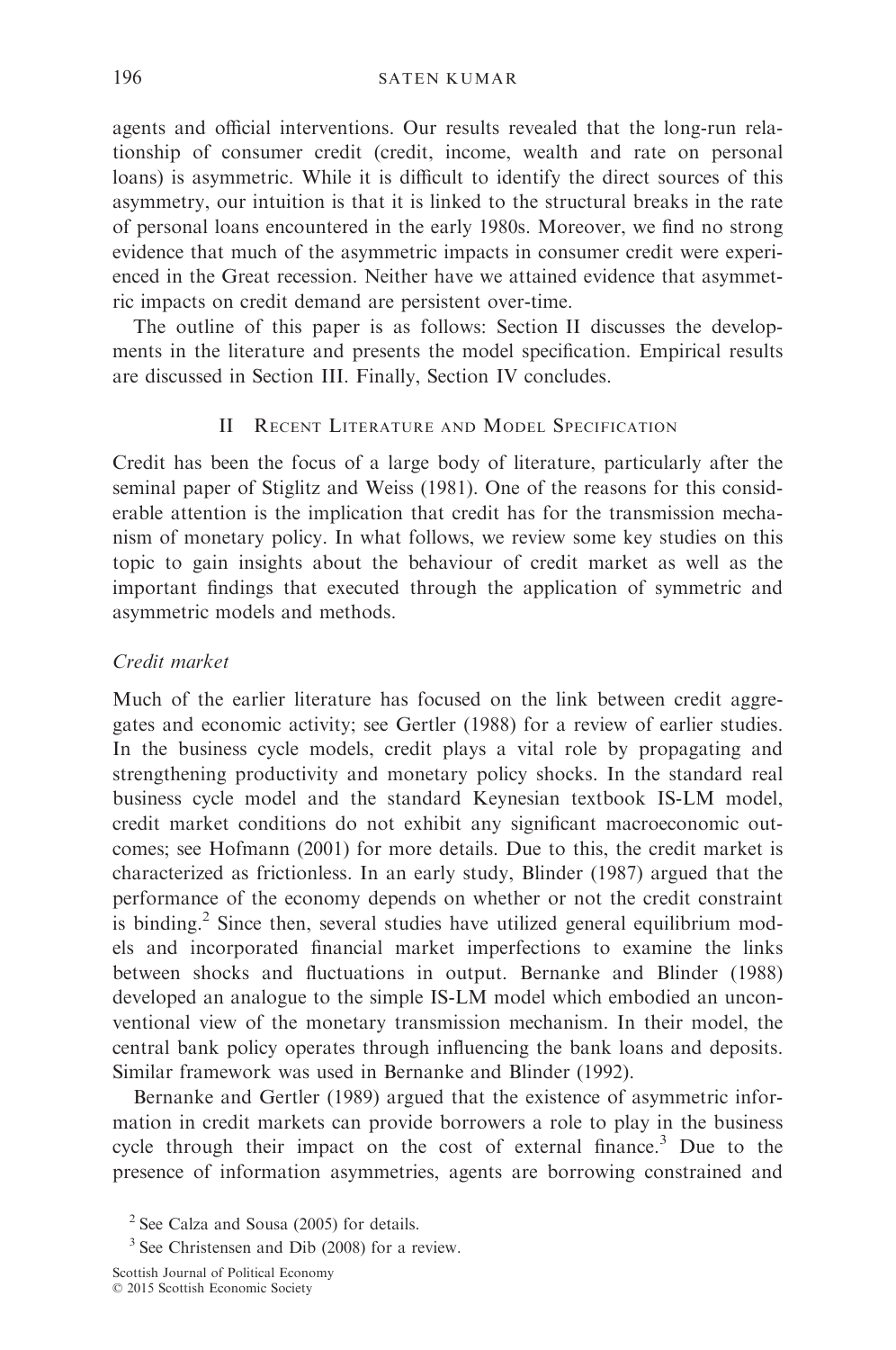their capacity to borrow relies upon their net worth. Bernanke et al. (1996) also reinforced this mechanism, i.e. the financial accelerator hypothesis. Bernanke et al. (1999), Kiyotaki and Moore (1997), Carlstrom and Fuerst (1997) and Azariadis and Smith (1998), among others, argued that financial frictions may intensify the stickiness of oscillations in income. In this regard, Azariadis and Smith (1998) proposed an overlapping generations model in which the economy transits into a traditional Walrasian equilibrium system or in a bind-

Using a threshold framework, McCallum (1991) examined the response of income to changes in monetary policy in the United States. They found that the impact of growth in money on income is high when critical thresholds do not exceed credit constraints.<sup>4</sup> Following similar line of work, Galbraith (1996) and Balke (2000) allowed for endogenous determination of critical values in the threshold model. In such models, the credit conditions are viewed as expansionary or contractionary. The examination of the asymmetric response to shocks is then examined in the subsequent stage. Analogous investigation was also done by Atanasova (2003) for the United Kingdom.

Gambetti and Musso (2012) examined the role played by loan supply shocks over the business cycle in the Euro Area, United Kingdom and the United States. They find that loan supply shocks have a significant impact on economic activity and credit market variables. Urban and Quadrini (2012) developed a model with debt and equity financing to explore how the dynamics of real and financial variables are affected by financial shocks. They find that financial shocks contributed significantly to the observed dynamics of real and financial variables.

#### Symmetric findings in the literature

ing credit constraints type system.

In the empirical literature,<sup>5</sup> many studies perceived that credit is demanddetermined (Bernanke and Blinder, 1988; Fase, 1995; Calza et al., 2001).<sup>6</sup> Fase (1995) and Hofmann (2001) well discussed the crucial implications of credit demand. In this framework, banks target the loan demand and interest rates on borrowing or lending to equilibrate loan demand with banks' desired portfolio of loans. In an earlier study, Pollin (1988) examined the role of demandside factors in determining borrowing in the United States. The regression results revealed two major demand-side influences on net borrowing, i.e. the rise in housing prices concurrent with declines in the real median incomes since the mid-1990s, and the attraction of financial investment when real borrowing costs are falling and bank yields are rising. Downes *et al.*  $(1997)^7$ explored the extent to which the variation in private consumer debt can be

<sup>4</sup> See Calza and Sousa (2005) for details.

<sup>5</sup> Some studies did utilize survey data to examine the credit market dynamics, see Crook and Hochguertel (2005) and Crook and Crook (2001).

<sup>6</sup> Credit is also supply-determined. Changes in firms and households income may influence the financial institutions willingness to lend. Further, the costs of borrowing (interest rates) may also affect the financial institutions supply of credit.

 $<sup>7</sup>$  Their study was based on the Barbadian economy.</sup>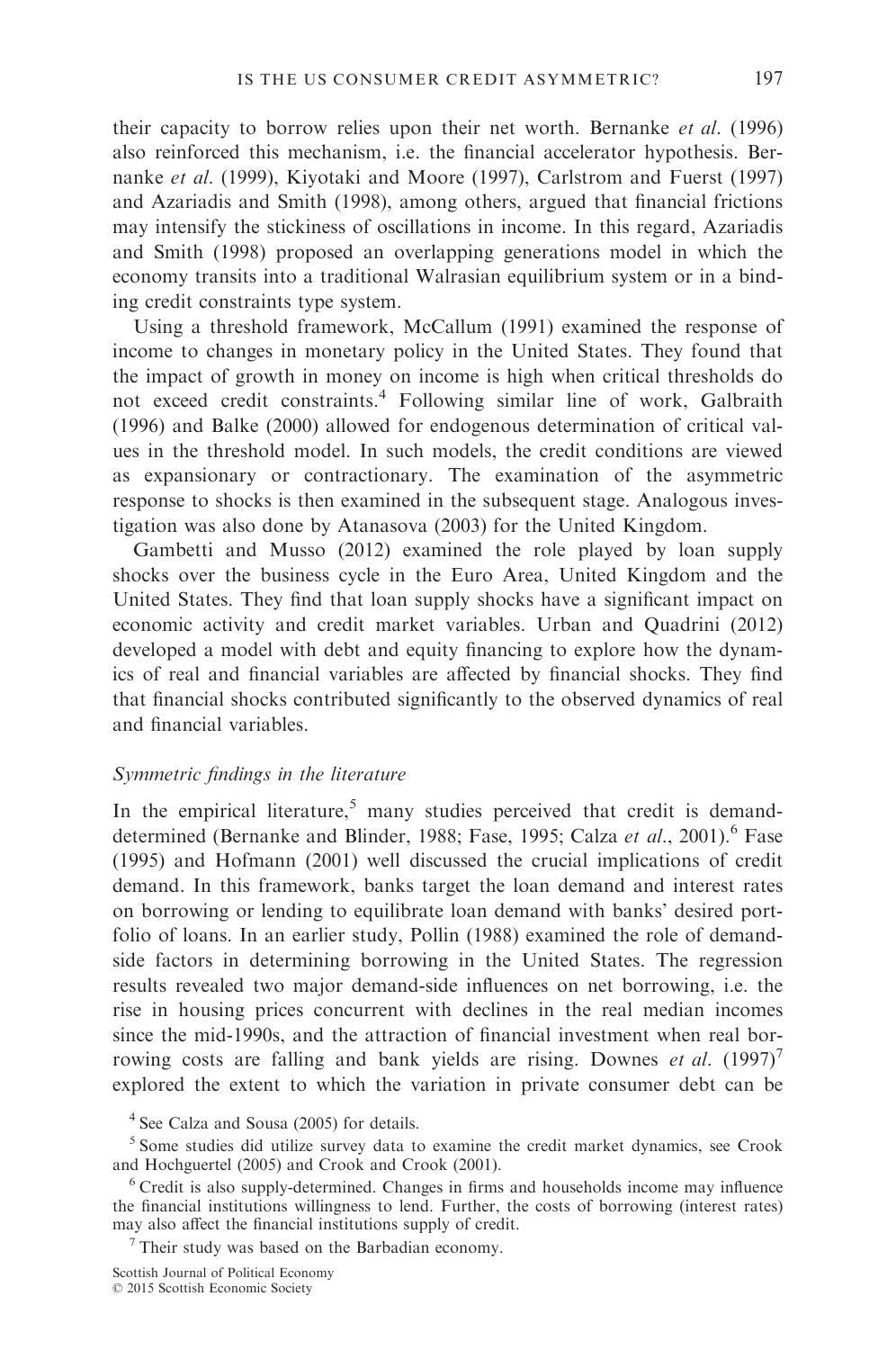explained by changes in demand-side factors like income, wealth, nominal and real interest rates, inflation and government policy controls. They found that current wealth (+ve), real disposable income (+ve), inflation ( $-ve$ ) and interest rates  $(-ve)$  have significant impacts on credit demand in the long-run; the expected signs are indicated in parentheses. In addition, they found that government policy controls restricts consumer borrowing in the short-run, an outcome which appears counter to central bank's policy stance.

Hartropp (1992) formulated a credit demand model to examine the flow of non-mortgage lending to consumers in the United Kingdom. His findings suggest that current income and past wealth have significant positive impacts on consumer borrowing. The nominal and real rates of interest and credit controls (past levels of income) had a significant negative (no) impact on consumer credit demand. Calza et al. (2001) investigated the borrowing demand for the Euro Area and attained a long-run relationship between credit, real weighted short-term and long-term interest rates and real GDP. In an analogous study, Calza et al. (2003) estimated a vector error correction model of euro area loans to the private sector loan deflated by the GDP deflator, real GDP, annualized quarterly inflation and a measure of the average nominal lending interest rate defined as a weighted average of retail bank lending rates to households and firms. Also see De Nederlandsche Bank (2000) for similar analyses on several EU countries including the United States. Schadler et al. (2004) estimated a vector error correction model (VECM) for the Euro Area to find a statistically significant relationship between credit-GDP ratio, real long term interest rate and real per capita income.

Several studies (Borio et al., 1994; IMF, 2000; Hofmann, 2001) have stressed the importance of credit markets and property prices. Using cointegrating vector autoregression (VAR) model, Hofmann (2001) analysed the determinants of credit to the private non-bank sector for 16 industrialized countries. The cointegration tests suggest that the long-run development of credit cannot be explained by standard credit demand factors. However, when real property prices are incorporated into the model, then a stable long-run relationship is identified linking real credit positively to real GDP and real property prices and negatively to the real interest rate. Goodhart (1995) examined the factors influencing credit growth in the United States and United Kingdom. For the United Kingdom, change in house prices has a significant positive impact on credit growth; this result is not achieved for the United States. Considering a large sample of advanced countries, Borio et al. (1994) explored the links between credit-GDP ratios and aggregate asset prices. Their findings suggest that credit is statistically significant factor in driving asset prices. Analogously, Goodhart and Hofmann (2001) also attained a long-run relationship between credit and house prices for a number of countries.

# Asymmetric findings in the literature

Numerous studies have explained asymmetries associated to the credit market. In their classic paper, Stiglitz and Weiss (1981) propose separated models of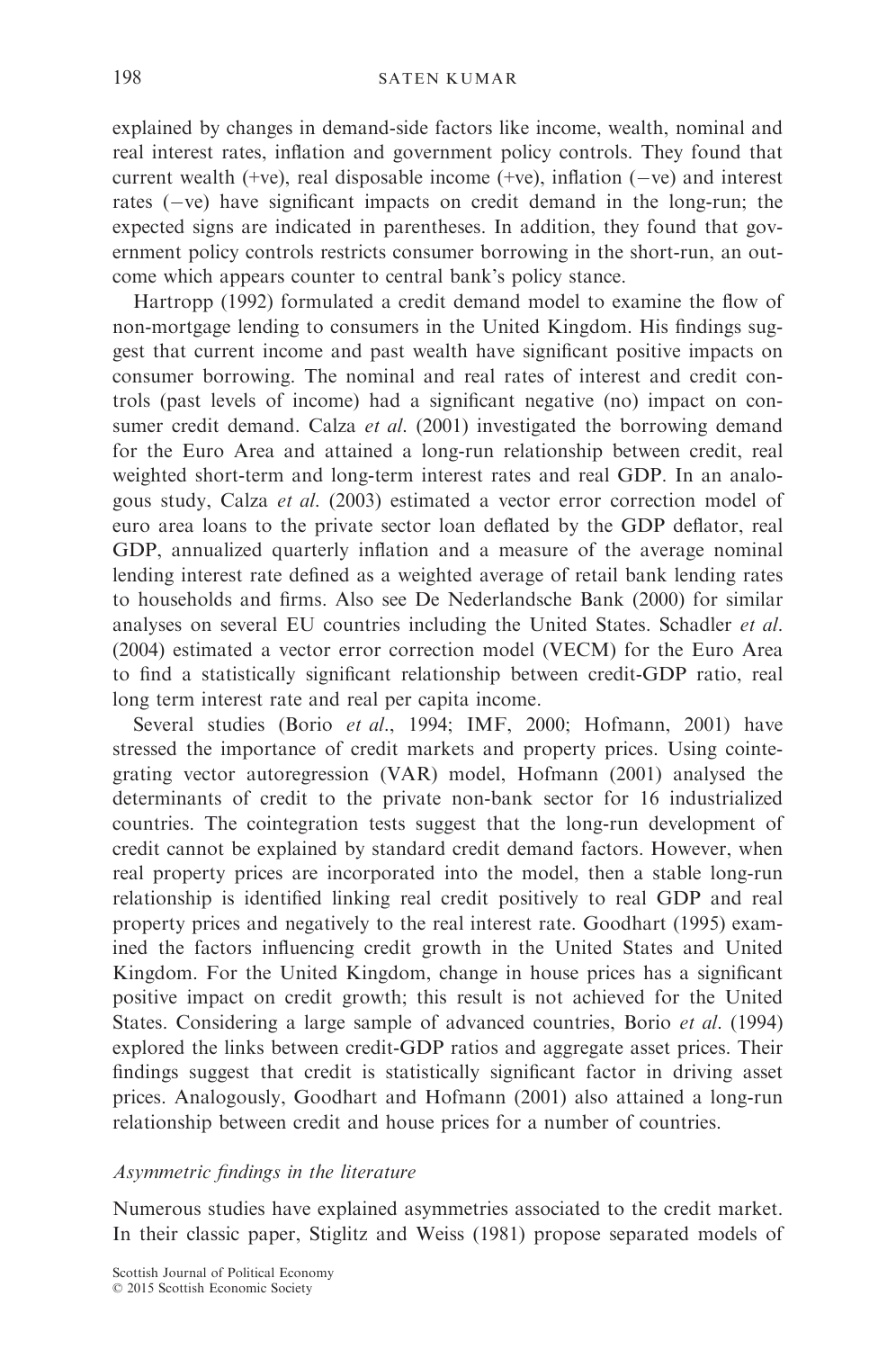random credit rationing, with either adverse selection or moral hazard. Their model implies that interest rate or collateral are not appropriate means to ration credit. Using Stiglitz and Weiss model of credit rationing, Kaufman (1996) found that the credit crunch in Argentina (1995-96) resulted from an increase in the share of illiquid borrowers induced by the rise in interest rates, and increased incidence of adverse selection problems.<sup>8</sup> Using time series data for the United States for 1968–1989, Martin and Smyth (1991) find evidence for a backward bending supply curve for mortgages both for a representative loan and for aggregate loan volume. Their findings imply that the concave supply function seems to result in the temporal shifting of housing demand. As interest rates rise above the bank-optimal rate, housing demand increases in the subsequent periods. This may prevent the smoothing of housing production, as it may ultimately raise the cost of housing.

Drake and Holmes (1995, 1997) find presence of adverse selection, in the form of backward-bending credit supply curve, in the US and the UK mortgage markets, as well as in the UK market for consumer credit. Gambacorta and Rossi (2010) investigated the possible non-linearities in the response of bank lending to monetary policy shocks in the euro area. The credit market is modelled using the asymmetric vector error correction model. Their findings suggest that the effect on credit, GDP and prices of a monetary policy tightening is larger than the effect of a monetary policy easing. They support the existence of an asymmetric broad credit channel in the Euro Area. Perraudin and Sørensen (1992) use data from surveyed US households and find that the demographic characteristics of borrowers together with their income and job status influence lending decisions of banks. Grant and Padula (2013) examined the impact of informal credit and judicial costs on the repayment behaviour for Italy. They find support for both adverse selection and moral hazard in the credit market.

## Why study asymmetries in credit markets? A credit supply explanation

The market for bank debt is imperfect, for example see Kashyap and Stein (1995, 2000), Stein (1998), Kishan and Opiela (2000) and Ehrmann et al. (2003). The credit literature has shown that the monetary policy shocks may have asymmetric impacts on output and inflation (Gambacorta and Rossi, 2010). The theoretical perspective that supports this conjecture elaborates about the characteristics of the loan supply curve. One of the key assumptions is that the loan supply curve has some form of rigidity. For example, Stiglitz and Weiss (1981) show that an adverse selection problem leads to a backward bending supply of credit and a consequent credit rationing on the upside. Asymmetric behaviour may also be perceived even if loan supply always matches loan demand. For instance, reflecting on the 'bank lending channel', one may argue that during the times of monetary easing it is not viable for a bank to raise new loan supply due to capital regulations. In such situation, it is mandatory to maintain the proportions of bank's capital and lending. How-

<sup>8</sup> See Agenor and Aizenman (1998) for a review.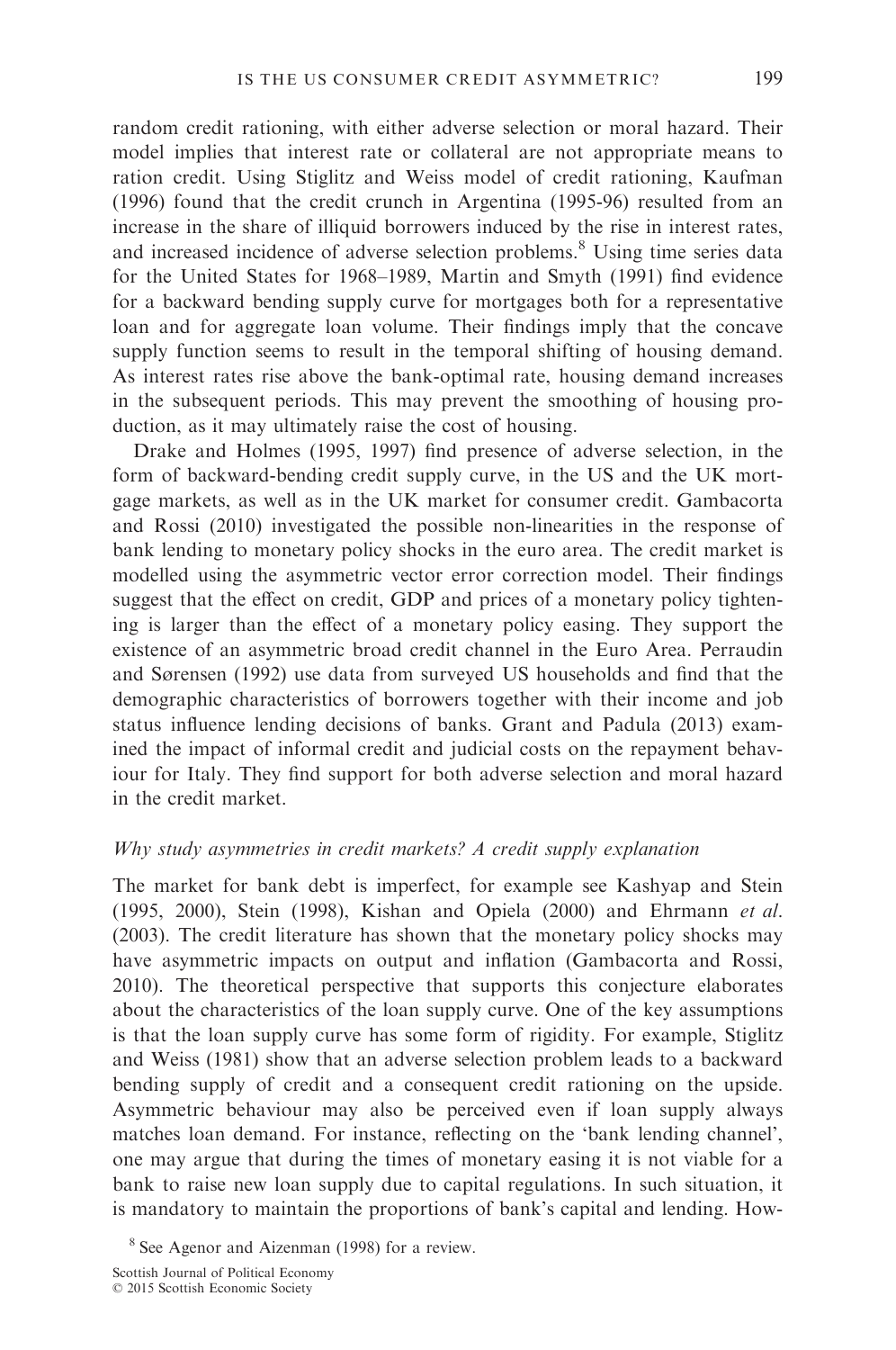ever, in the case of a monetary contraction, this rigidity does not exist. To this end, the loan demand and income both show a decreasing trend. De Long and Summers (1988) provide an alternative explanation for the asymmetric effects on credit; see Gambacorta and Rossi (2010) for details.

Our paper fills an important gap in the literature by investigating the existence of asymmetric impacts on the long-run credit demand relationship in the United States. Numerous studies have examined the existence of asymmetric effects in the context of credit supply (see for example, Gambetti and Musso, 2012). Our paper tends to shed light on two other issues that received no attention yet. First, we assess whether asymmetries (if any) are persistent over-time in the credit demand model. Second, we investigate whether the Great recession contributed to any asymmetric impacts on the credit demand.

## Theoretical framework and specification

The theory of consumer debt and credit constraints is linked to the life-cycle model (Modigliani, 1986) and the permanent income hypothesis (Friedman, 1957). A representative household maximizes the utility function subject to an intertemporal budget constraint<sup>9</sup>:

$$
\max E\left[\sum_{t=0}^{T} (1+\theta)^{-t} u(c_t)\right]
$$
 (1)

$$
A_{t+1} = (1+r)(A_t + y_t - c_t)
$$
 (2)

where c = consumption,  $y =$  labour income,  $A =$  household net assets,  $r =$  rate of return on assets and  $\theta$  = discount rate. The standard Euler equation is attained through performing the first order condition of the problem

$$
E_t u'(c_{t+1}) = \frac{(1+\theta)}{(1+r)} u'(c_t)
$$
\n(3)

The implication of (3) is that consumers maximize their utility by smoothing marginal utility over the life cycle. During the times of low income, consumers borrow to smooth their path of consumption and they repay during the times of high income. Assuming perfect capital markets, consumers are able to borrow to smooth their path of consumption.

Following Hartropp (1992) and Park (1993), the empirical specification of the demand for consumer credit may appear as follows:

$$
C_t = \alpha_0 + \alpha_1 Y_t + \alpha_2 W_t + \alpha_3 i_t \tag{4}
$$

where  $C$  = real consumer credit,  $Y$  = real disposable income,  $W$  = real net wealth and  $i$  = measures of real interest rate. It is well known that the distribution of income affects the aggregate borrowing behaviour of consumers. Consumers, who do not have enormous current income but expects stable future income, may on average actively borrow to finance current consumption. Alternatively, consumers with high incomes borrow less and consumers

Scottish Journal of Political Economy © 2015 Scottish Economic Society

<sup>&</sup>lt;sup>9</sup> See Chen and Chivakul (2008) for more details.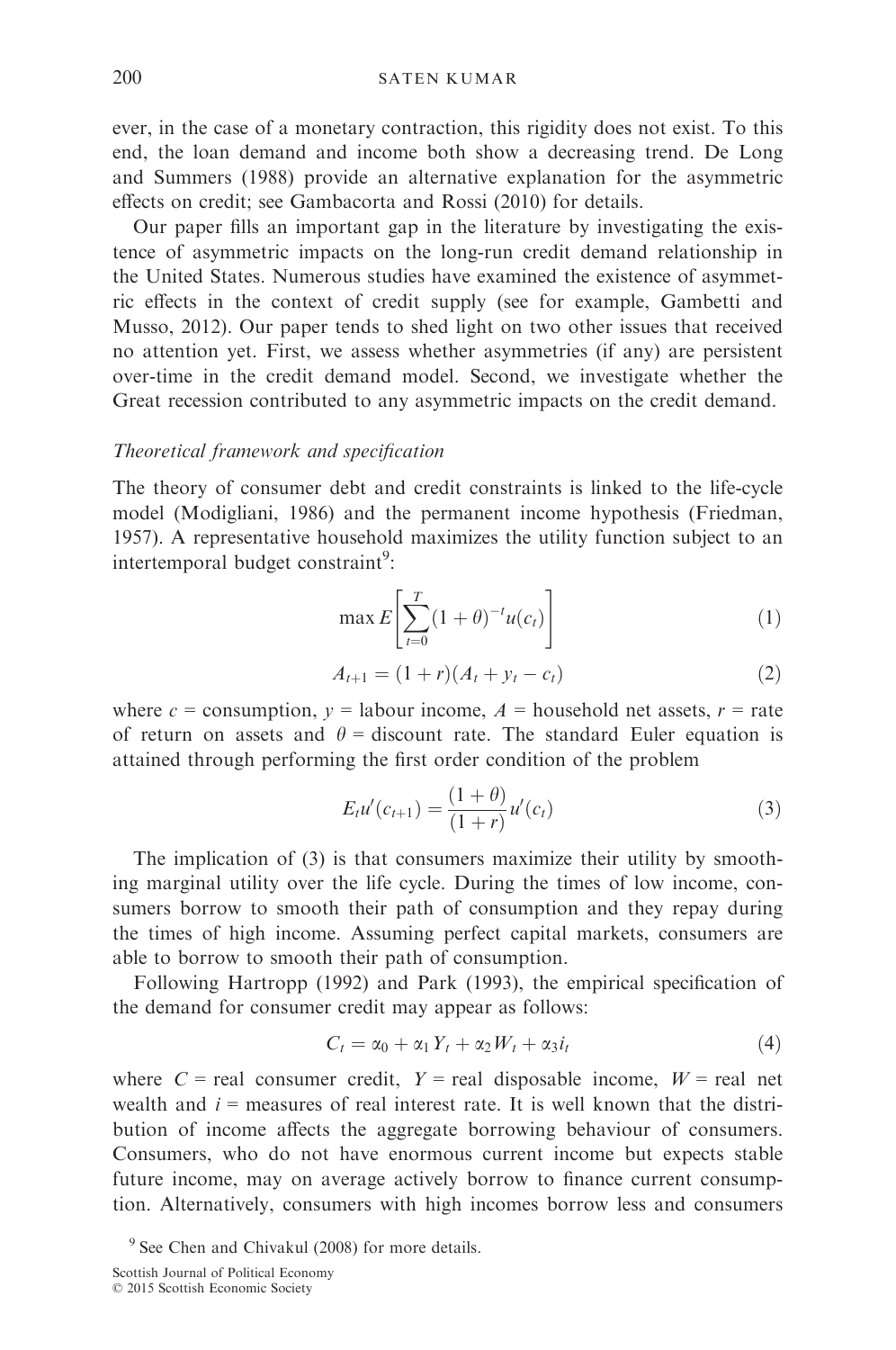with unstable jobs may be quite reluctant to borrow. Park (1993), Hendricks et al. (1973) and Kennickell and Shack-Marquez (1992) present detailed insights about income distribution and borrowing. Hartropp (1992) argued that rising income (current and expected) is a necessary condition for extra debt. In other words, rising income may, for a particular borrower-type household, create new borrowing but it does not automatically cause new borrowing. Therefore, income is an important determinant of credit, although there is no fully deterministic link.

On the demand side, an increase in net wealth implies that an individual can afford more desired consumption and may not need to borrow. On the other hand, a direct relationship between wealth and borrowing is also possible. Hartropp (1992) argued that present and past increases in wealth may, for borrower types, result in new borrowing. This conjecture is also supported by Green and Hadjimatheou (1990). Green and Hadjimatheou (1990) find that housing wealth is an important determinant of consumption in the United Kingdom. They argued that the borrowing-wealth relationship is much more straightforward than that between borrowing and income.

Consumer borrowing decisions are influenced by interest rates (Hartropp, 1992; Park, 1993). When interest rates are high on borrowing, this implies a larger sacrifice of future income for a given level of current consumption financed by future income. Park (1993) showed that a negative relationship exists between the interest rate on 48-month new car loans and the automobile credit ratio. Moreover, interest rates also have implications on debt repayments. A high cost of carrying debt tempts borrowers to repay prevailing debt rapidly. Therefore, in addition to decelerating consumption, increases in interest rates diminish the share of consumption financed with debt and raises the repayment rate. Thus, this causes sluggish growth in consumer credit relative to consumption.

# III EMPIRICAL RESULTS

## Data

We use US quarterly data over the period 1972:Q2 to 2011:Q3. The variables considered are real consumer credit  $(C = \text{defined as the sum of revolving and})$ nonrevolving credit), real disposable income ( $Y =$  total income minus taxes), real net wealth  $(W)$ , real interest rate on personal loans 24 months  $(i)$ , real federal funds rate  $(i^{f})$ , real 3-year constant maturity rate  $(i^{3Y})$  and real 10-year constant maturity rate  $(i^{10Y})$  C, I,  $I^{\{f\}}$ ,  $i^{3Y}$  and  $i^{10Y}$  and are attained from the Federal Reserve Economic Data (FRED). Disposable income is constructed from National Income and Product Account (NIPA); see Ludvigson and Steindel (1999). Total net wealth is attained by flow-of-funds accounts of the US Bureau of Economic Analysis (BEA). All variables are deflated by personal consumption expenditure chained type price index. All data have been seasonally adjusted and are used in natural log form, except for the three real interest rates. Appendix A provides details on the definitions and sources of the data. The key descriptive statistics for all variables are presented in Table 1.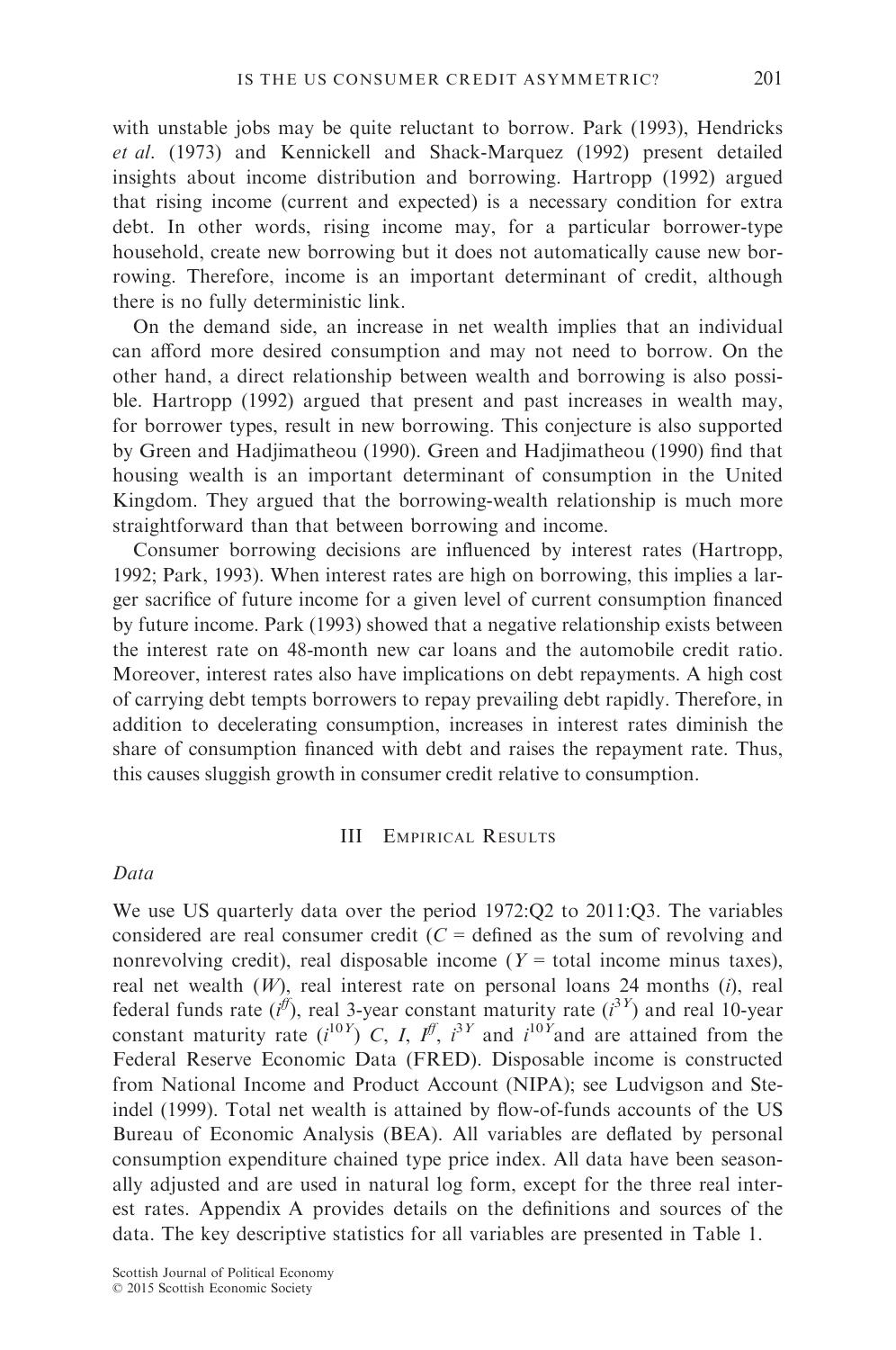|                    |          | Y        | W        | i     | iff      | $i^{3Y}$ | :10Y     |
|--------------------|----------|----------|----------|-------|----------|----------|----------|
|                    |          |          |          |       |          |          |          |
| Mean               | 2.485    | 3.624    | 5.693    | 3.371 | 2.121    | 2.580    | 3.220    |
| Standard error     | 0.037    | 0.025    | 0.036    | 0.143 | 0.205    | 0.199    | 0.189    |
| Median             | 2.395    | 3.588    | 5.655    | 3.420 | 2.266    | 2.543    | 3.611    |
| Standard deviation | 0.462    | 0.314    | 0.447    | 1.797 | 2.573    | 2.506    | 2.371    |
| Sample variance    | 0.214    | 0.099    | 0.200    | 3.228 | 6.621    | 6.279    | 5.622    |
| <b>Kurtosis</b>    | $-1.435$ | $-1.319$ | $-1.323$ | 0.687 | $-0.239$ | $-0.015$ | 0.527    |
| <b>Skewness</b>    | 0.114    | 0.159    | 0.052    | 0.837 | 0.101    | 0.109    | $-0.027$ |
| Range              | 1.359    | 1.020    | 1.485    | 1.500 | 13.072   | 13.007   | 13.187   |
| Minimum            | 1.803    | 3.120    | 4.963    | 3.294 | $-4.043$ | $-3.897$ | $-3.847$ |
| Maximum            | 3.162    | 4.140    | 6.448    | 9.201 | 9.029    | 9.110    | 9.340    |

Table 1 Summary statistics 1972:Q2–2011:Q3

Notes: All series are in real terms. Total consumer credit, net wealth and disposable income are in natural log form.

## Unit root tests

The integrated properties of the series are tested using Lee and Strazicich (2003) (LS henceforth) and Carrion-i-Silvestre *et al.* (2009) (CKP henceforth) tests. Methodological details of both tests are available in Appendix A. The results are reported in Table 2. The test statistics of LS unit root tests for all variables do not exceed the critical values in absolute terms and therefore the unit root null cannot be rejected at the 5% level. For the first differences of these variables the unit root null is rejected at the 5% level. In majority of the cases, the t-statistics corresponding to the break dates are statistically significant at the conventional levels (*t*-statistics are not reported for brevity; \* in Table 2 denotes statistical significance at 5% level). Unsurprisingly, we attain consistent results using the CKP test. To this end, we used their feasible point optimal statistic  $(P_T^{g/s}(\lambda^0))$  to derive results. The test statistics are more negative than the critical values implying that the unit root null cannot be rejected at the 5% level. Since both the tests point to non-stationarity in the series, we argue that the series are  $I(1)$ . The endogenous break dates yielded by both tests are plausible.<sup>10</sup> They are consistent with the timings of macroeconomic events that were experienced by the United States, for instance, the second oil crisis in 1979, deregulation policies were employed during the period 1974– 1992, recessions in the early 1980s, 1990s and 2000s, bubble in stock valuations in the early 2000s and recent global financial crisis.

## Is the credit demand relationship asymmetric?

We first utilize Breitung's (2001) rank tests for non-linear cointegration to test the null hypothesis of no cointegration against the alternative of cointegration in either linear or non-linear type. For details about this test procedure, see

 $10$  In the CKP test we allowed for only two breaks to examine whether we achieve similar dates as given in LS test. Our results show that the break dates yield by LS and CKP are very consistent.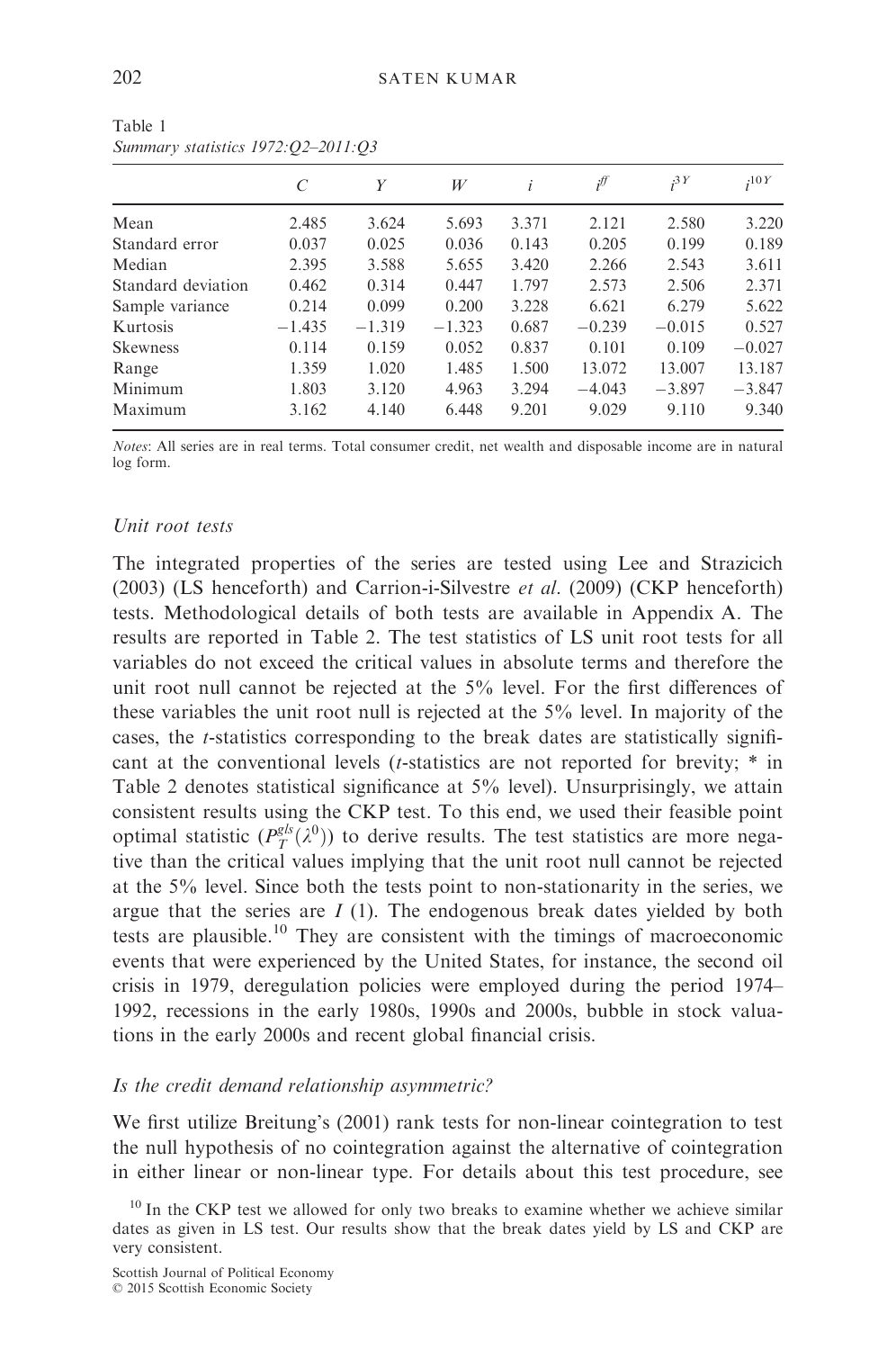|                      | I<br>ľ<br>ã<br>ć<br>$-0.72$ |
|----------------------|-----------------------------|
|                      |                             |
|                      | $\mathcal{L}$               |
| $\ddot{\phantom{0}}$ |                             |
| ٦                    |                             |

|                                  |                                                                                                                                                                                                                                                                                                                                                                |                | LS test                                                                                                                                                  |                |                    |                  |                  | CKP test               |                |
|----------------------------------|----------------------------------------------------------------------------------------------------------------------------------------------------------------------------------------------------------------------------------------------------------------------------------------------------------------------------------------------------------------|----------------|----------------------------------------------------------------------------------------------------------------------------------------------------------|----------------|--------------------|------------------|------------------|------------------------|----------------|
|                                  | Level                                                                                                                                                                                                                                                                                                                                                          |                |                                                                                                                                                          |                |                    | First difference |                  | Level                  |                |
|                                  | Model A                                                                                                                                                                                                                                                                                                                                                        |                | Model C                                                                                                                                                  |                | Model A            |                  | Model C          | $P_T^{gls}(\lambda^0)$ |                |
| Variables Test statistic         | dates<br>Breal                                                                                                                                                                                                                                                                                                                                                 | Test statistic | <b>Break</b> dates                                                                                                                                       | Test statistic | <b>Break</b> dates | Test statistic   | Break dates      | Test statistic         | Break dates    |
| $-1.823$ [3]                     | 984Q3*: 1990Q4*                                                                                                                                                                                                                                                                                                                                                | $-2.003$ [2]   | 990Q4*: 2002Q1                                                                                                                                           | $-6.192[5]$    | 1990Q4*: 1994Q3    | $-5.735$ [5]     | *00661 ** 06861  | $-5.835(-15.12)$       | 1990Q4: 1984Q1 |
| $-3.620$ [4]                     | 1003Q1<br>978Q2;                                                                                                                                                                                                                                                                                                                                               | $-2.184[3]$    | 984Q2; 1990Q2*                                                                                                                                           | $-7.855$ [1]   | 985Q2; 1999Q4*     | $-14.930$ [1]    | 1979Q1*; 1990Q2* | $21.200(-35.60)$       | 984Q2; 1990Q2  |
| $-2.521$ [5]                     | $2000Q3*$<br>979Q4*;                                                                                                                                                                                                                                                                                                                                           | $-3.957[4]$    | 991Q2*; 2001Q4*                                                                                                                                          | $-12.566$ [0]  | 992Q3; 2000Q1*     | $-18.120$ [0]    | 991Q4*; 2007Q1*  | $-8.028(-12.71)$       | 2001Q3; 2001Q4 |
| $-1.029$ [2]                     | 2000Q4<br>;*10186                                                                                                                                                                                                                                                                                                                                              | $-3.377$ [2]   | 980Q4*: 1981Q3*                                                                                                                                          | $-5.962$ [5]   | 981Q2; 2000Q4      | $-5.432[6]$      | 980Q1*; 2001Q2   | $-10.911(-26.84)$      | 981Q2: 1981Q3  |
| $-2.026$ [5]                     | 2007Q2*<br>980Q3*;                                                                                                                                                                                                                                                                                                                                             | $-3.991$ [3]   | 988Q2: 1979Q4                                                                                                                                            | $-6.021$ [5]   | 991Q3*; 2007Q1     | $-5.901[6]$      | 979Q4; 2004Q3    | $-4.508(-17.43)$       | 2006Q4; 2007Q1 |
| .890[3]                          | 2006Q4*<br>983Q2;                                                                                                                                                                                                                                                                                                                                              | $-2.001$ [5]   | 980Q3*: 1981Q1*                                                                                                                                          | 7.133[3]       | 983Q2: 2006Q4*     | $8.328$ [5]      | 980Q1*; 1982Q4   | $-42.657(-47.51)$      | 980Q3: 2006Q4  |
| $-3.155$ [1]                     | 2007Q4*<br>981O2*:                                                                                                                                                                                                                                                                                                                                             | $-5.245$ [5]   | 992Q3; 1982Q3*                                                                                                                                           | $-6.904$ [3]   | 1981Q2*; 1990Q1*   | $-9.020[4]$      | 982Q2*; 1982Q3   | $-14.028(-20.76)$      | 1982Q2; 2007Q3 |
| enced terms included in the unit | cant at the 5% level are indicated by *. Kumar and Webber (2013) contains more details on this test. RATS 7.2 was used to perform this test. CKP test: considers breaks in<br>Notes: LS test: the 5% critical values for models A and C are -3.842 and -5.286 respectively. The number in square brackets indicates the optimal number of lagged first-differ- |                | root test to correct for serial correlation. Critical values are taken from Lee and Strazicich (2003, 2004). Break dates that are statistically signifi- |                |                    |                  |                  |                        |                |

constant and time trend. The 5% critical values are given in parentheses. We allowed for maximum of two breaks. Gauss was used to run this test.

constant and time trend. The 5% critical values are given in parentheses. We allowed for maximum of two breaks. Gauss was used to run this test.

Scottish Journal of Political Economy © 2015 Scottish Economic Society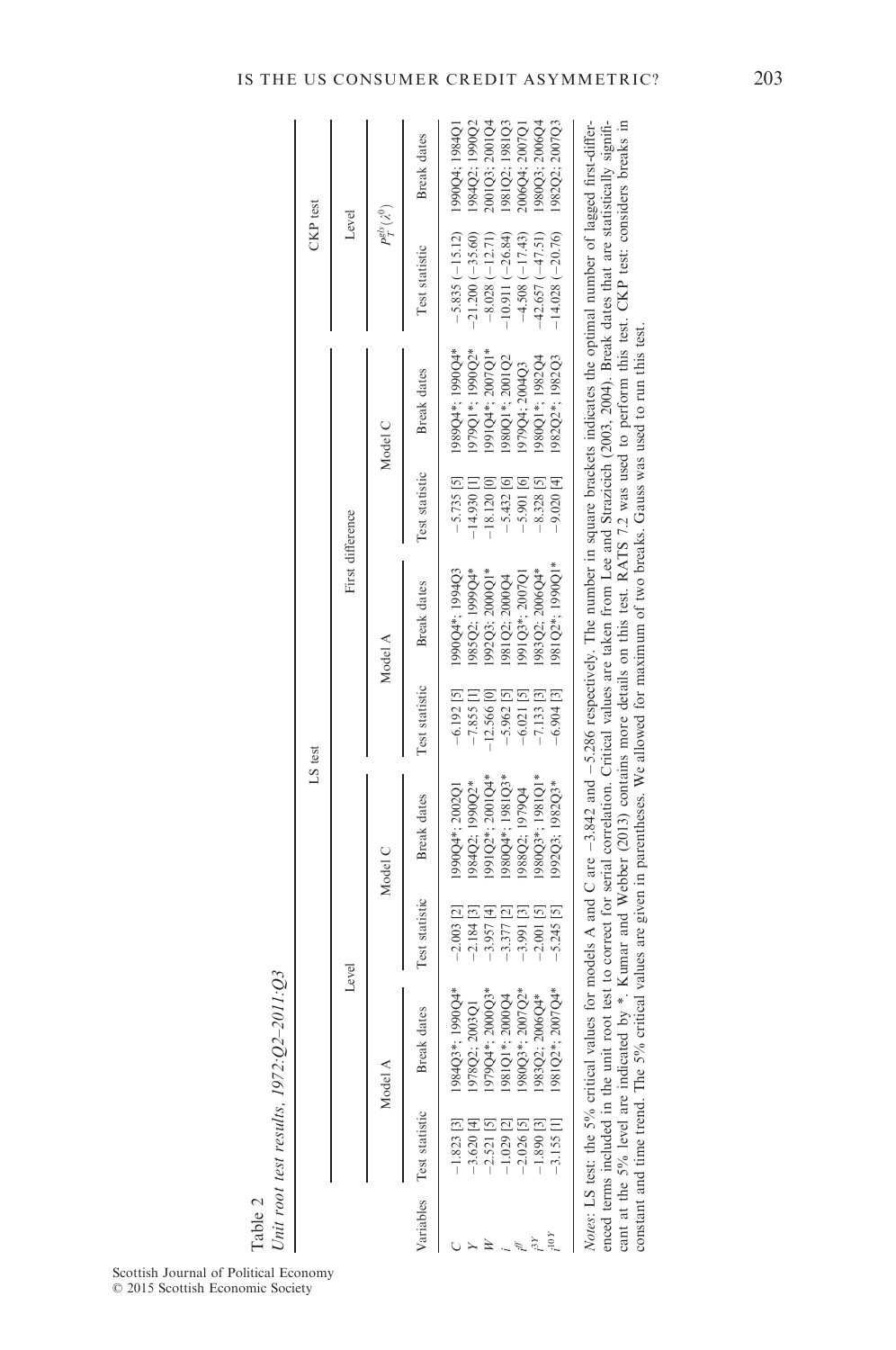|                        |               | Breitung $(2001)$ test | Breitung (2002) test |                  |  |
|------------------------|---------------|------------------------|----------------------|------------------|--|
| Specification          | $\Xi_{T}^{*}$ | $TR^2$                 | H0: rank <           | Test statistic   |  |
| $C = f(Y, W, i)$       | 0.005(0.020)  | 9.720 (6.250)          | $\theta$             | 124.280 (59.95)  |  |
|                        |               |                        |                      | 16.735(32.10)    |  |
| $C = f(Y, W, i^{\#})$  | 0.008(0.019)  | 2.019(5.990)           | $\Omega$             | 109.040 (261.70) |  |
|                        |               |                        |                      | 7.911 (56.54)    |  |
| $C = f(Y, W, i^{3Y})$  | 0.012(0.020)  | 0.083(4.895)           | $\theta$             | 74.381 (125.87)  |  |
|                        |               |                        |                      | 14.025 (45.90)   |  |
| $C = f(Y, W, i^{10Y})$ | 0.009(0.020)  | 1.726 (5.990)          | $\Omega$             | 155.63 (197.24)  |  |
|                        |               |                        |                      | 10.620(72.65)    |  |

Table 3 Breitung Tests, 1972:Q2–2011:Q3

*Notes*: Breitung (2001) test: The 95% critical values for  $\Xi_*$  and TR<sup>2</sup> test statistics are reported in parentheses. The null hypothesis of no cointegration is rejected for a test statistic value smaller than the critical value. For  $TR^2$ , the null hypothesis is that a linear relationship exists against the alternative of existence<br>of non-linear relationship. Reject the null hypothesis if computed  $TR^2$  value exceeds the critical value. The non-linear-score test follows a  $\chi^2$  distribution with one degree of freedom. Breitung (2002) test: the 95% critical values are reported in parentheses. The null of no cointegration is not rejected when the test statistic is lower than the critical value.

Appendix A. We test for non-linear cointegration between real credit, real disposable income, real wealth and various measures of interest rate (rate on personal loans, Fed funds rate, 3-year constant maturity rate and 10-year constant maturity rate). The cointegration test results of Breitung (2001) are reported in Table 3. The results strongly indicate that we can reject the null of no cointegration in favour of cointegration of either linear or non-linear type in all models at the 5% level; see  $\Xi^*_T$  results. In the next stage, we examine whether the credit cointegrating relationships are linear or non-linear. To this end, the non-linear score test statistics  $(TR^2)$  does not exceed the critical values in all cases except in the model that incorporates the interest rate on personal loans. These results imply that the long-run relationship between credit, income, wealth and measures of interest rate such as Fed funds rate, 3 year constant maturity rate and 10-year constant maturity rate (rate on personal loans) are linear (nonlinear) in nature.

The existence of non-linear cointegration among the series could also be tested using the procedure in Breitung (2002); see Appendix A for details on this test. This test allows for a non-linear process where a lag structure or deterministic term need not be estimated. In addition to this, there are a number of advantages over the Bierens (1997) non-parametric procedure.<sup>11</sup> Our results show that the null of no cointegration cannot be rejected for credit models that include interest rates such as Fed funds rate, 3-year constant maturity rate and 10-year constant maturity rate. Interestingly, we find one cointegrating vector when credit model accommodates interest rate on personal loans. These results support our earlier findings from Breitung (2001) test. Based on these results, we infer that the long-run relationship of credit

 $11$  See Holmes and Panagiotidis (2009) for details.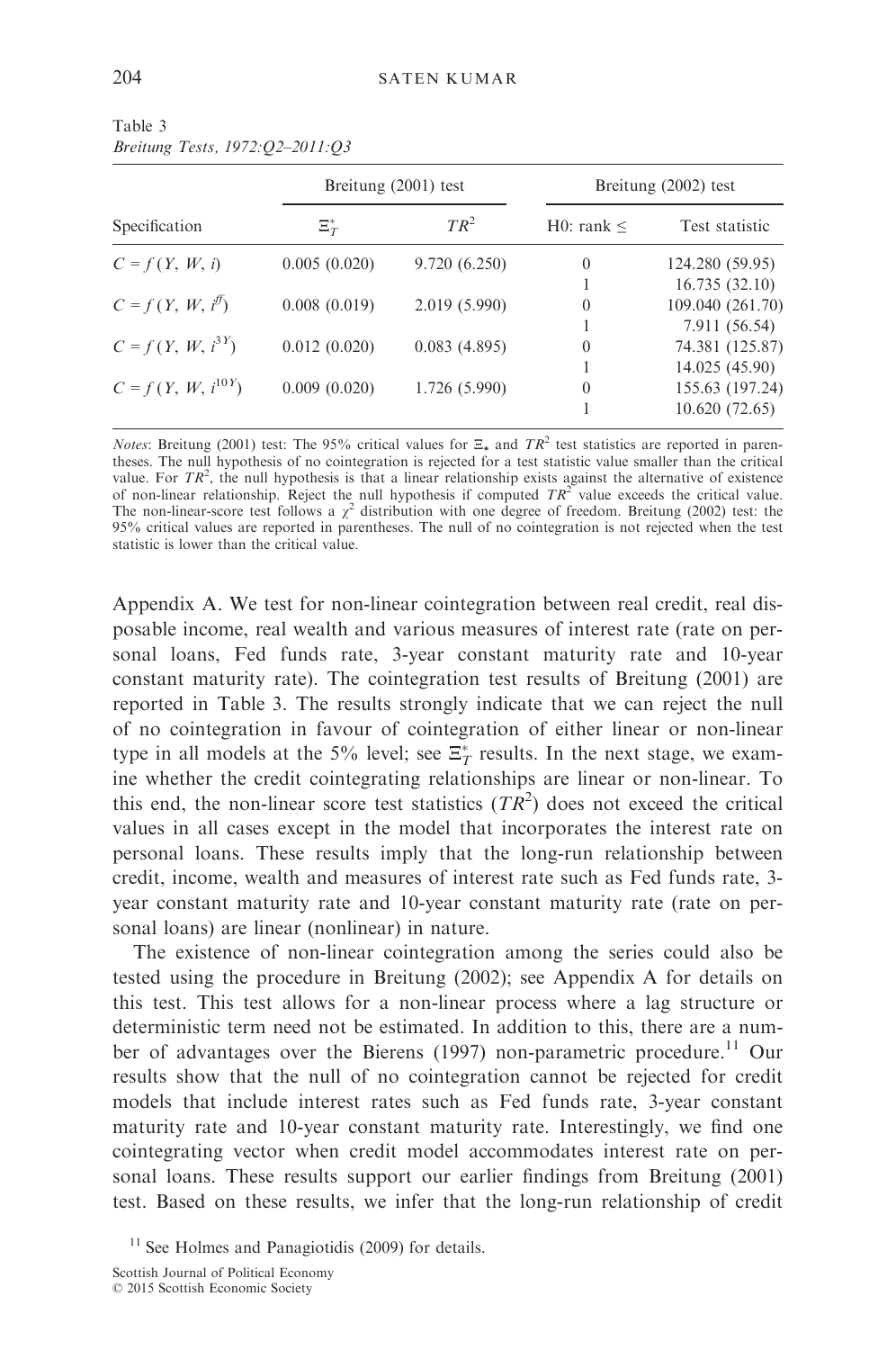demand is asymmetric when rate on personal loans is used as a measure of cost of borrowing.

Moreover, we run an additional robustness test to confirm whether the credit model augmented with the rate on personal loans exhibit non-linear long-run relationship. In doing so, we employ the Enders and Siklos (2001) threshold cointegration test. Details of this test are available in Appendix A. Table 4 presents the results of this test. In the first stage, credit models are estimated using the OLS method (see panel A in Table 4). In the second stage, the residuals are specified as the asymmetric Dickey–Fuller equation (see Table 4 notes), which is then used to test for threshold cointegration. This procedure tests the null hypothesis of symmetry of the coefficients against the alternative of asymmetry. In other words, it tests the null hypothesis of no cointegration against the alternative of cointegration with TAR or M-TAR adjustment. Our results (see panel B in Table 4) show that only in the version with rate on personal loans, we can reject the null hypothesis for both TAR and M-TAR models at the 5 percent level of significance. Models with other interest rates (Fed funds rate, 3-year constant maturity rate and 10-year constant maturity rate) do not yield sufficient evidence of threshold cointegration. These results support our earlier results of Breitung (2001, 2002).

## Sources of asymmetries in credit demand: our intuition

In the light of our empirical results, it is difficult to identify the direct sources of asymmetries in the credit demand model. Our results encourage us to assume that asymmetries in our data are linked to the borrowing cost i.e. interest rate on personal loans. On the other hand, we find strong evidence of symmetric long-run relationship between credit and other determinants (income, wealth, Fed funds rate, 3-year constant maturity rate and 10-year constant maturity rate). We achieve non-linearity only when credit model is augmented with the rate on personal loans. While it is difficult to explain the direct sources of this asymmetric result, our intuition is that it is linked to the structural breaks in rate of personal loans encountered in the early 1980s (1980Q4 and 1981Q1–Q3, see Table 2).

In what follows, we try to exclude the structural breaks associated with the rate on personal loans and re-assess the existence of asymmetric effects in the credit demand model. Table 2 indicates the break dates (statistically significant) linked to i (i.e. 1981Q1, 1980Q4 and 1981Q3 in LS test and 1981Q2 and 1981Q3 in CKP test). Excluding these break dates would mean that our sample period becomes 1982Q1–2011Q3.12 To test for asymmetric effects in the sub-sample data, we utilize Enders and Siklos test. The credit demand specification used is  $C = f(Y, W, i)$ , where i is the rate on personal loans. The F-statistic  $\rho_1 = \rho_2 = 0$  ( $\Phi_\varepsilon$  or  $\Phi_\varepsilon^*$ ) for the null hypothesis of no threshold cointegration in TAR and M-TAR models are 7.948 and 6.011, respectively. The 5% critical values for  $\Phi_{\varepsilon}$  (TAR) and  $\Phi_{\varepsilon}^*$  (M-TAR) are 10.160 and 12.158, respectively. Results suggest that we cannot reject the null hypothesis of no

 $12$  Sample period prior to 1980 is too short and cannot be used for testing in this case.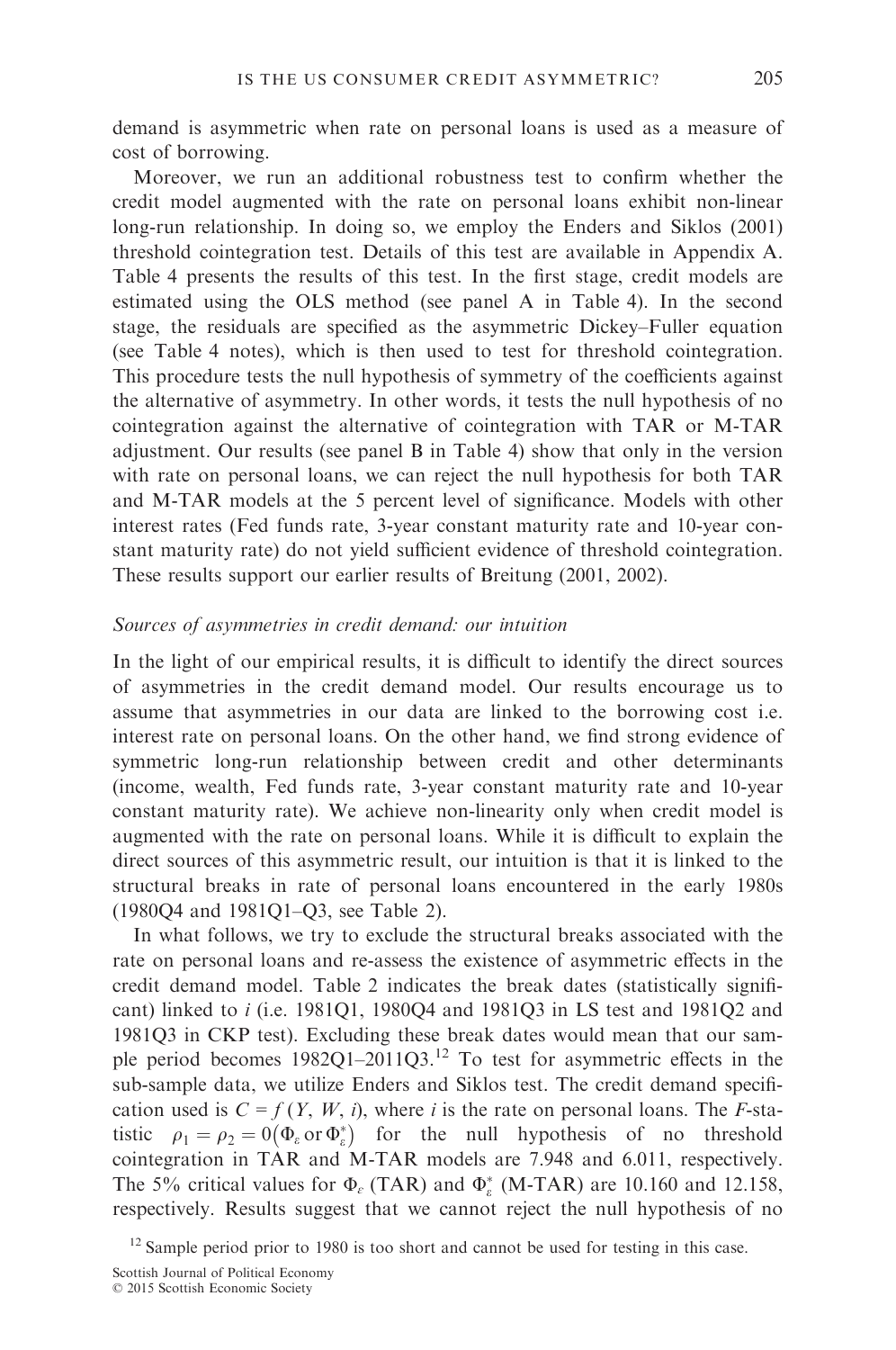| Enders and Siklos asymmetric cointegration test, 1972:Q2-2011:Q3<br>Table 4                                                                                                                                                                                                                                                                                                                                                                                                                                                                                                     |                                                                                                                                                            |                                                                                                                                       |                                                                                                                           |                                                                                                                    |                                                                                                                          |                                                                                                                 |                                                                                                               |                                                                                                                    |
|---------------------------------------------------------------------------------------------------------------------------------------------------------------------------------------------------------------------------------------------------------------------------------------------------------------------------------------------------------------------------------------------------------------------------------------------------------------------------------------------------------------------------------------------------------------------------------|------------------------------------------------------------------------------------------------------------------------------------------------------------|---------------------------------------------------------------------------------------------------------------------------------------|---------------------------------------------------------------------------------------------------------------------------|--------------------------------------------------------------------------------------------------------------------|--------------------------------------------------------------------------------------------------------------------------|-----------------------------------------------------------------------------------------------------------------|---------------------------------------------------------------------------------------------------------------|--------------------------------------------------------------------------------------------------------------------|
| Panel A: Estimates of long-run model (OLS method)                                                                                                                                                                                                                                                                                                                                                                                                                                                                                                                               |                                                                                                                                                            | $C = f(Y, W, i)$                                                                                                                      |                                                                                                                           | $C=f\left( \left. Y,\;W,\;t^{\mathcal{B}}\right. \right)$                                                          |                                                                                                                          | $C = f(Y, W, i^{3Y})$                                                                                           |                                                                                                               | $C=f(Y,\,W,\,i^{10Y})$                                                                                             |
| Interest rate measure<br>Intercept                                                                                                                                                                                                                                                                                                                                                                                                                                                                                                                                              |                                                                                                                                                            | $0.828$ $(7.50)***$<br>$-13.290(9.12)***$<br>$0.512 (4.16)$ ***<br>$-0.012(6.07)$ ***                                                 |                                                                                                                           | 5.205 $(10.27)$ ***<br>$0.619(4.63)$ ***<br>$0.404$ $(2.71)$ **<br>$-0.009$ $(1.74)*$                              |                                                                                                                          | $0.728$ $(16.35)$ ***<br>$0.621 (4.56)$ ***<br>$-0.005(4.31)**$<br>$-2.892(2.91)$ **                            |                                                                                                               | $-9.054$ (14.25)***<br>$0.921 (4.52)$ ***<br>$0.503(4.38)$ ***<br>$-0.008$ (2.41) <sup>**</sup>                    |
| Panel B: Threshold cointegration                                                                                                                                                                                                                                                                                                                                                                                                                                                                                                                                                | <b>TAR</b>                                                                                                                                                 | M-TAR                                                                                                                                 | <b>TAR</b>                                                                                                                | M-TAR                                                                                                              | <b>TAR</b>                                                                                                               | M-TAR                                                                                                           | <b>TAR</b>                                                                                                    | M-TAR                                                                                                              |
| $\rho_1=\rho_2=0(\Phi_{\!rm e}~{\rm or}~\Phi_{\rm e}^*)$<br>BG(1) LM test<br>BG(5) LM test<br>$\rho_1=\rho_2\left(F\text{-}test\right)$                                                                                                                                                                                                                                                                                                                                                                                                                                         | $(6.18)$ ***<br>$(4.52)***$<br>$(3.95)***$<br>[0.99]<br>[0.96]<br>19.158***<br>***<br>$-0.201$<br>$-0.348$<br>$-0.301$<br>0.013<br>0.245<br>0.172<br>9.261 | $-0.372(3.47)$ ***<br>$-0.359(4.17)$ ***<br>$-0.279$ $(2.74)*$<br>2.162 [0.25]<br>$0.864$ [0.39]<br>22.041 ***<br>$7.377***$<br>0.004 | $-0.480(2.36)$ ***<br>$-0.098$ $(1.71)^*$<br>$-1.738(0.92)$<br>0.128 [0.82]<br>$0.210$ [0.94]<br>0.009<br>10.827<br>1.260 | $-0.407(1.69)$ *<br>$-0.120(0.63)$<br>$-0.391(1.58)$<br>0.239 [0.79]<br>3.280 [0.17]<br>$-0.100$<br>8.348<br>0.930 | $-0.364$ (3.92)***<br>$-0.120(1.48)$<br>$-0.189(0.76)$<br>$0.124$ [0.99]<br>$0.725$ [0.41]<br>!1.511**<br>0.006<br>1.500 | $-0.017(1.68)$ *<br>$-0.298(0.64)$<br>$-0.545(1.36)$<br>0.216 [0.94]<br>0.790 [0.45]<br>6.833<br>0.001<br>0.841 | $-0.501(1.40)$<br>$-0.158(1.40)$<br>$-0.319(1.25)$<br>0.168 [0.87]<br>2.631 [0.22]<br>0.039<br>9.820<br>1.233 | $-0.328(1.99)$ **<br>$-0.490(1.82)$ *<br>$-0.092(1.31)$<br>0.824 [0.40]<br>0.116 [0.99]<br>0.002<br>8.300<br>0.962 |
| Notes: Absolute Astatistics are reported in the parentheses and p-values are in square brackets. ***, ** and * signify significance at 1%, 5%, and 10% levels, respectively. this the<br>threshold level endogenously determined according to Chan's (1993) method. BG (p) = Bresuch-Godfrey test for serial correlation of order p. $\rho_1 = \rho_2 = 0$ is the F-statistic for the<br>null hypothesis of no threshold cointegration; 5% critical values for $\Pi_s(TAR)$ and $\Phi_s^*(M-TAR)$ is 12.836 and 13.729, respectively. 10% critical values for TAR and M-TAR are |                                                                                                                                                            |                                                                                                                                       |                                                                                                                           |                                                                                                                    |                                                                                                                          |                                                                                                                 |                                                                                                               |                                                                                                                    |

equal.<br>Asymmetric Dickey-Fuller equation:  $\Delta \epsilon_1 = I$ ,  $\rho_1 (e_{r-1}) + (1 - I)$ ,  $\rho_2 (e_{r+1}) + \alpha_1 \Delta e_{r-1} + v_r$ . Asymmetric Dickey-Fuller equation:  $\Delta \epsilon_t = I_t \rho_1 (e_{t-1}) + (1-I_t) \rho_2 (e_{t-1}) + \alpha_1 \Delta \epsilon_{t-1} + v_t$ .

10.925 and 11.238, respectively. The critical values for

 $\Pi_{\varepsilon}$  and ê,

are simulated according to Wane et al. (2004) approach.  $\rho_1 = \rho_2$  is the

F-statistic that the two coefficients are

# 206 SATEN KUMAR

Scottish Journal of Political Economy © 2015 Scottish Economic Society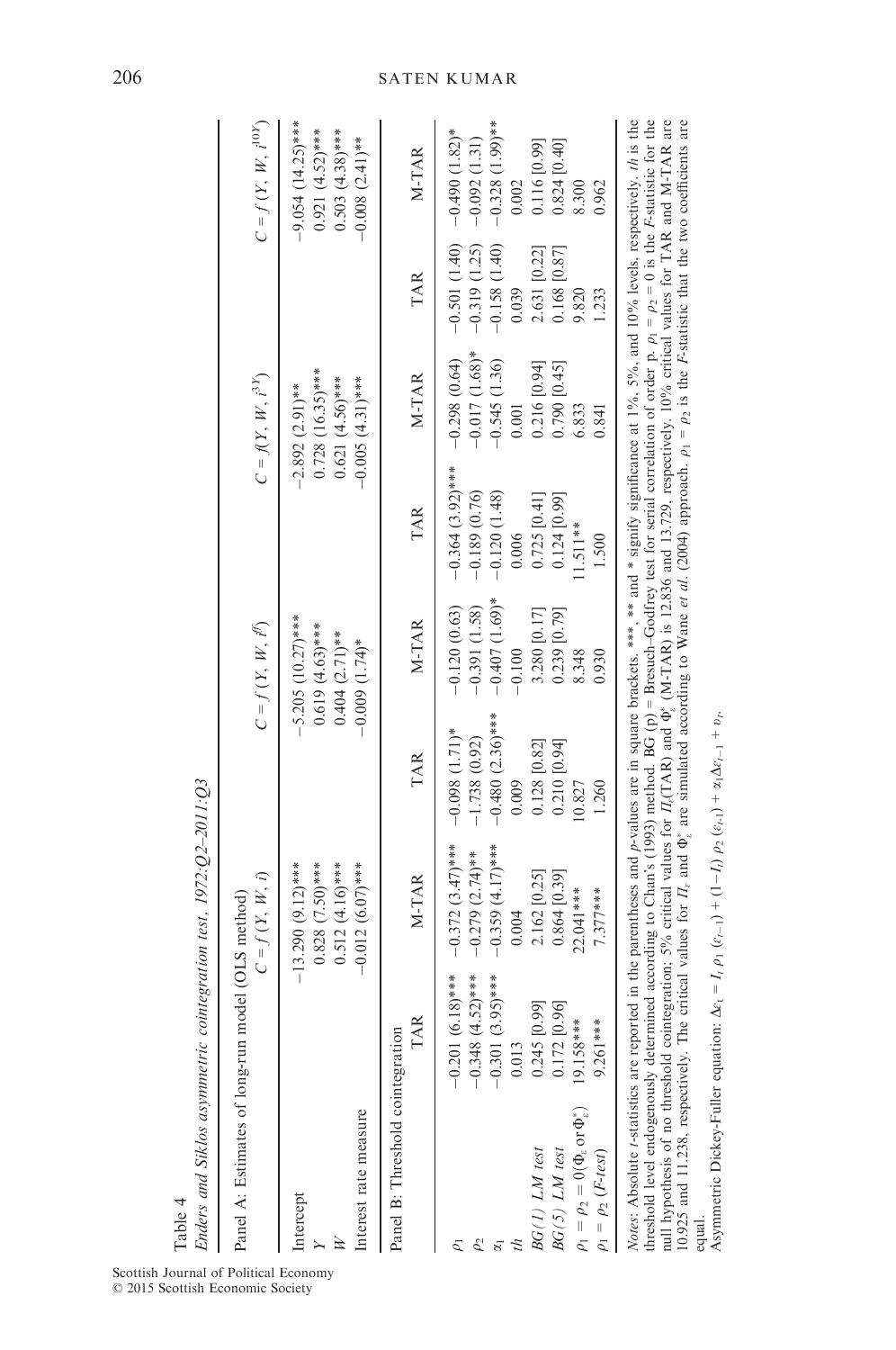threshold cointegration in both TAR and M-TAR models at the 5 percent level. This implies that the asymmetric effects on credit demand are largely observed only in the early 1980s (reflecting on the full-sample and sub-sample results). However, the channels through which these breaks exert asymmetric behaviour are not yet known. We hope that future research may focus on this issue. On the basis of these results, we argue that asymmetric impacts on credit demand are not persistent over-time.

The existence of asymmetries on credit demand in the early eighties suggests that they may be linked to the Volker's experiment. Volcker did engage in severe tightening during 1979–1981 to reduce inflation and thereafter, pursued steady and low-inflation policies. The disinflation in Volcker's regime was due to targeting non-borrowed reserves and probably not through an explicit interest rate targeting. The nominal interest rate was characterized by high levels of volatility.

Asymmetric effects of interest rates on other macroeconomic variables have been well documented in the literature. Sensier et al. (2002) used non-linear models to examine the issues in the context of interest rate effects on quarterly UK GDP growth. They found strong evidence of non-linearity, with asymmetry relating to the business cycle through lagged GDP regimes and interest rate changes. Non-linear borrowing cost is also supported by Arias et al. (2000). They developed a model, in the context of agricultural sector, where optimal hedging is evaluated under non-linear borrowing costs. Demirtas (2006) evaluated the non-linear asymmetric models of the short-term interest rate. Their empirical results suggest that the non-linear asymmetric models are better than the existing (symmetric) models in forecasting the future level and volatility of interest rate changes.

### Did the Great Recession contribute to credit demand asymmetries?

We investigate whether the asymmetries in credit demand are any way associated to the Great recession. In doing so, we test for the presence of asymmetric impacts in the credit model  $(C = f(Y, W, i))$  by splitting the sample as follows: (1) sample prior to the Great recession (1972Q2–2006Q4), (2) sample including some periods of Great recession (1972Q2–2008Q4) and (3) sample including main periods of Great recession (1972Q2–2009Q4). We utilize Enders and Siklos test to explore the existence of asymmetries in the credit demand model for the above sample periods. Table 5 reports these results from the M-TAR model.<sup>13</sup> The results reveal that the null of no cointegration is rejected against the alternative of asymmetric cointegration in all cases. The estimates of error correction are not very different across sub-samples (or overtime). These results imply that asymmetries in the credit demand model is not strongly linked to the Great recession. In fact, asymmetries are present in the sample prior to the Great recession period, implying that there are other

<sup>&</sup>lt;sup>13</sup> TAR model yield consistent results, these are not reported to conserve space. For the M-TAR model, we report only the key result for the purpose of brevity. Additional results are available from the authors upon request.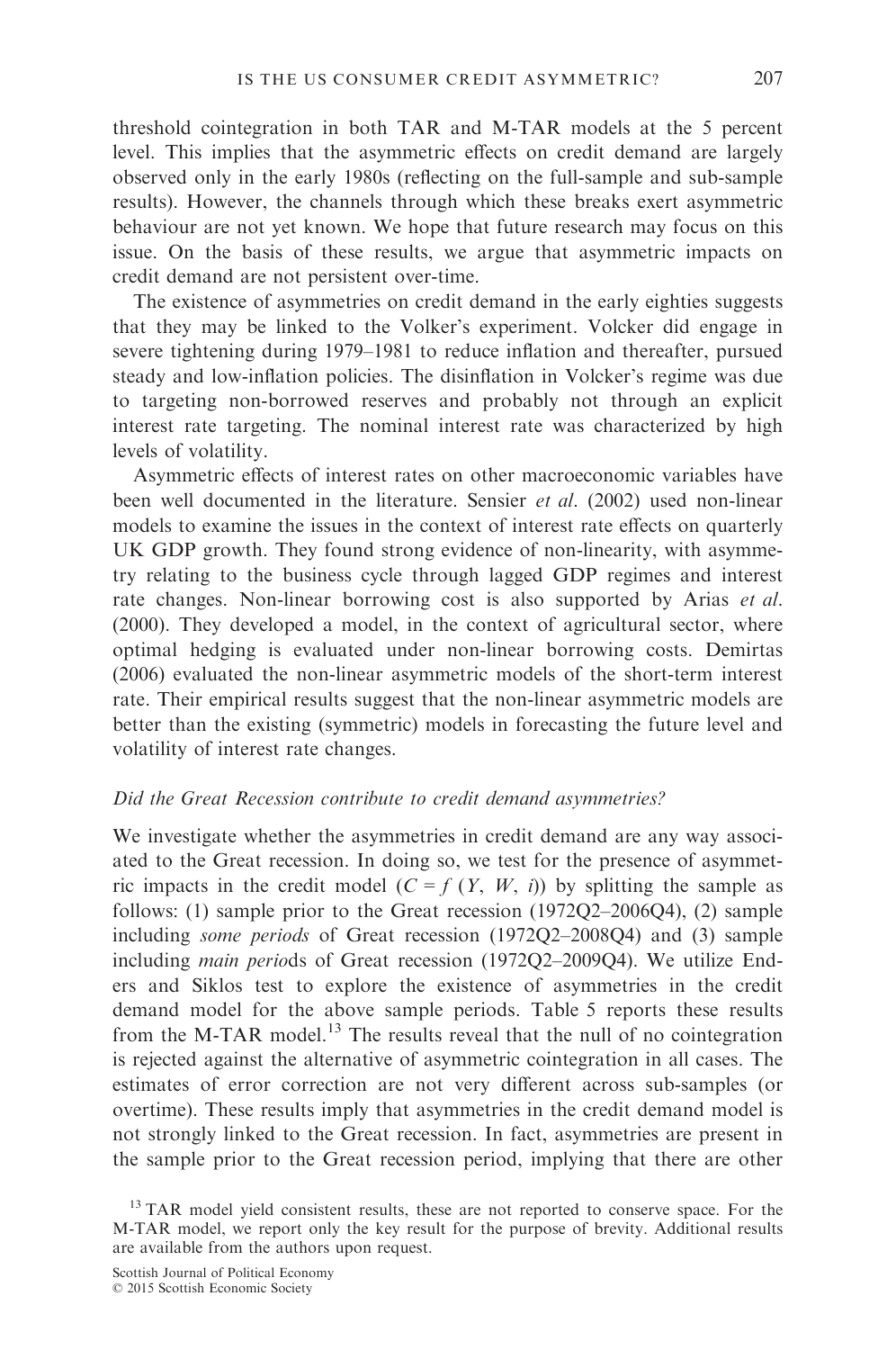|                                                             | Sub-sample         | Sub-sample          | Sub-sample            |
|-------------------------------------------------------------|--------------------|---------------------|-----------------------|
|                                                             | 1972Q2-2006Q4      | 1972Q2-2008Q4       | 1972Q2-2009Q4         |
| $\rho_1$                                                    | $-0.231(4.30)$ *** | $-0.185(-3.07)$ *** | $-0.260$ $(-2.16)$ ** |
| $\rho_2$                                                    | $-0.295(2.38)$ **  | $-0.299(4.25)$ ***  | $-0.341(2.68)$ **     |
| $\alpha_1$                                                  | $-0.179(1.87)$ *   | $-0.202(2.04)$ **   | $-0.331(1.75)^*$      |
| $\rho = \rho = 0(\Phi_{\varepsilon}or\Phi_{\varepsilon}^*)$ | 24.301             | 18.264              | 27.025                |
| 95% CV                                                      | 13.729             | 13.729              | 13.729                |

Table 5 Enders and Siklos tests on sub-sample periods

*Notes*: Results are based on M-TAR model. Model specification used:  $C = f(Y, W, i)$ . CV = critical value. See notes of Table 4 for more details.

factors (for example, non-linearity in the rate on personal loans) associated with this behaviour. This seems to imply that in fact there has been not so much irrationality in the credit market behaviour, in spite of all the volatility surrounding the 'Great recession'.

### IV CONCLUSION AND IMPLICATIONS

This paper has investigated the existence of asymmetries in the demand for consumer credit in the United States. The application of Lee and Strazicich (2003) and Carrion-i-Silvestre *et al.* (2009) unit root tests indicate that the variables (real consumer credit, real disposable income, real net wealth, real rate on personal loans, real federal funds rate, real 3-year constant maturity rate and real 10-year constant maturity rate) are  $I(1)$  in levels. The break dates yielded by both tests are fairly consistent and match with the timings of macroeconomic events that were experienced by the United States.

We tested for the presence of asymmetries in the credit demand using Breitung (2001, 2002) and Enders and Siklos (2001) methods. We find overwhelming evidence of symmetric credit demand relationship in the presence of exogenous factors such as income, wealth, federal funds rate, 3-year constant maturity rate and 10-year constant maturity rate. However, when the credit demand model is augmented with the rate on personal loans, all tests point towards the existence of asymmetric cointegration. While it is difficult to explain the direct sources of this asymmetric result, our intuition is that it is linked to the structural breaks in the rate of personal loans encountered in the early 1980s. We find that excluding the breaks in the data, we achieve robust symmetric credit demand relationship (i.e. credit, income, wealth and rate on personal loan). Moreover, we find no strong evidence that much of the asymmetric impacts in consumer credit were experienced in the Great recession. Neither do we attain evidence that asymmetric impacts on credit demand are persistent over-time.

Our findings imply that stabilizing or targeting the rate on personal loans is vital to achieve smoothness in the credit demand. The presence of asymmetric associations between credit and rate on personal loans implies some form of myopic or otherwise irrational behaviour in the credit market. It is therefore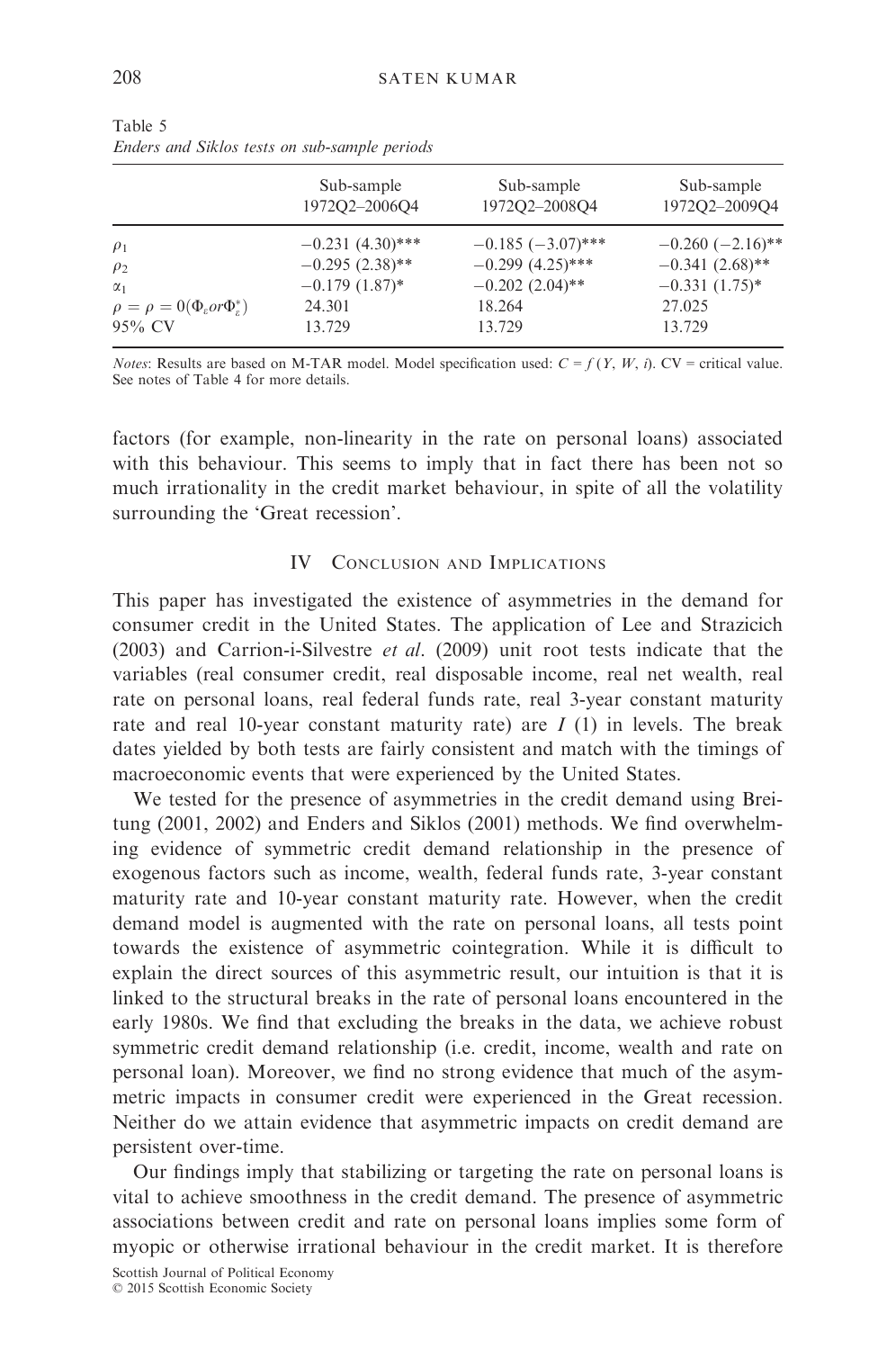important to investigate the possible sources, outcomes or results when credit market is characterized by such behaviour. The lower growth rate in credit was observed in the United States. recently.<sup>14</sup> We shed some light on this issue, arguing that credit growth could be stimulated through focusing on 3-year and 10 constant maturity rates. The Fed funds rate is close to the zero lower bound and hence offers limited opportunity to create an impact on the credit market. Moreover, we do not have evidence to support that the associated asymmetries in the credit demand set the stage for the crisis and severe recession that followed from the beginning of 2007–2008 (Great recession).

APPENDIX A: UNIT ROOT TESTS

# Lee and Strazicich test

To test for unit root of the series, we first employ the Lee and Strazicich's (2003) two break minimum Lagrange multipliers  $(LM)$  test. Other unit root tests (e.g. Lumsdaine and Papell (1997)) suffer from bias and spurious rejections in the presence of structural breaks under the null. The two-break LM test does not suffer from bias and spurious rejections and is mostly invariant to the size, location and misspecification of the breaks. This test determines the break dates endogenously. There exist two models (A and C) that have different assumptions about structural breaks. Model A accommodates two shifts in the intercept. Model C contains two shifts in the intercept and trend. Model specifications are as follows:

Model A:

$$
Z_t = [1, t, D_{1t}, D_{2t}]'
$$
  
(*D<sub>jt</sub>* = 1 for  $t \ge T_{Bj} + 1, j = 1, 2$ , and 0 otherwise) (A1)

Model C:

$$
Z_t = [1, t, D_{1t}, D_{2t}, DT_{1t}, DT_{2t}]'
$$
  
( $DT_{jt} = t - T_{Bj}$  for  $t \ge T_{Bj} + 1, j = 1, 2$ , and 0 otherwise) (A2)

 $T_{Bj}$  denotes the break date. Equation (A3) and (A4) state the null and alternative hypothesis of the two models respectively.

$$
H_0: y_t = \mu_0 + d_1 B_{1t} + d_2 B_{2t} + y_{t-1} + v_{1t};
$$
  
\n
$$
H_1: y_t = \mu_1 + \gamma t + d_1 D_{1t} + d_2 D_{2t} + v_{2t};
$$
\n(A3)

$$
H_0: y_t = \mu_0 + d_1 B_{1t} + d_2 B_{2t} + d_3 D_{1t} + d_4 D_{2t} + y_{t-1} + v_{1t};
$$
  
\n
$$
H_1: y_t = \mu_1 + \gamma t + d_1 D_{1t} + d_2 D_{2t} + d_3 DT_{1t} + d_4 DT_{2t} + v_{2t};
$$
\n(A4)

 $v_{1t}$  and  $v_{2t}$  are stationary error terms and  $B_{it} = 1$  for  $t = T_{Bj} + 1$ ,  $j = 1, 2$ , and 0 otherwise. To attain the  $LM$  test statistic, the following regression is estimated:

$$
\Delta y_t = \delta' \Delta Z_t + \phi \overline{S}_{t-1} + \mu_t \tag{A5}
$$

Scottish Journal of Political Economy

<sup>&</sup>lt;sup>14</sup> <http://www.federalreserve.gov/newsevents/speech/duke20101202a.htm>

<sup>©</sup> 2015 Scottish Economic Society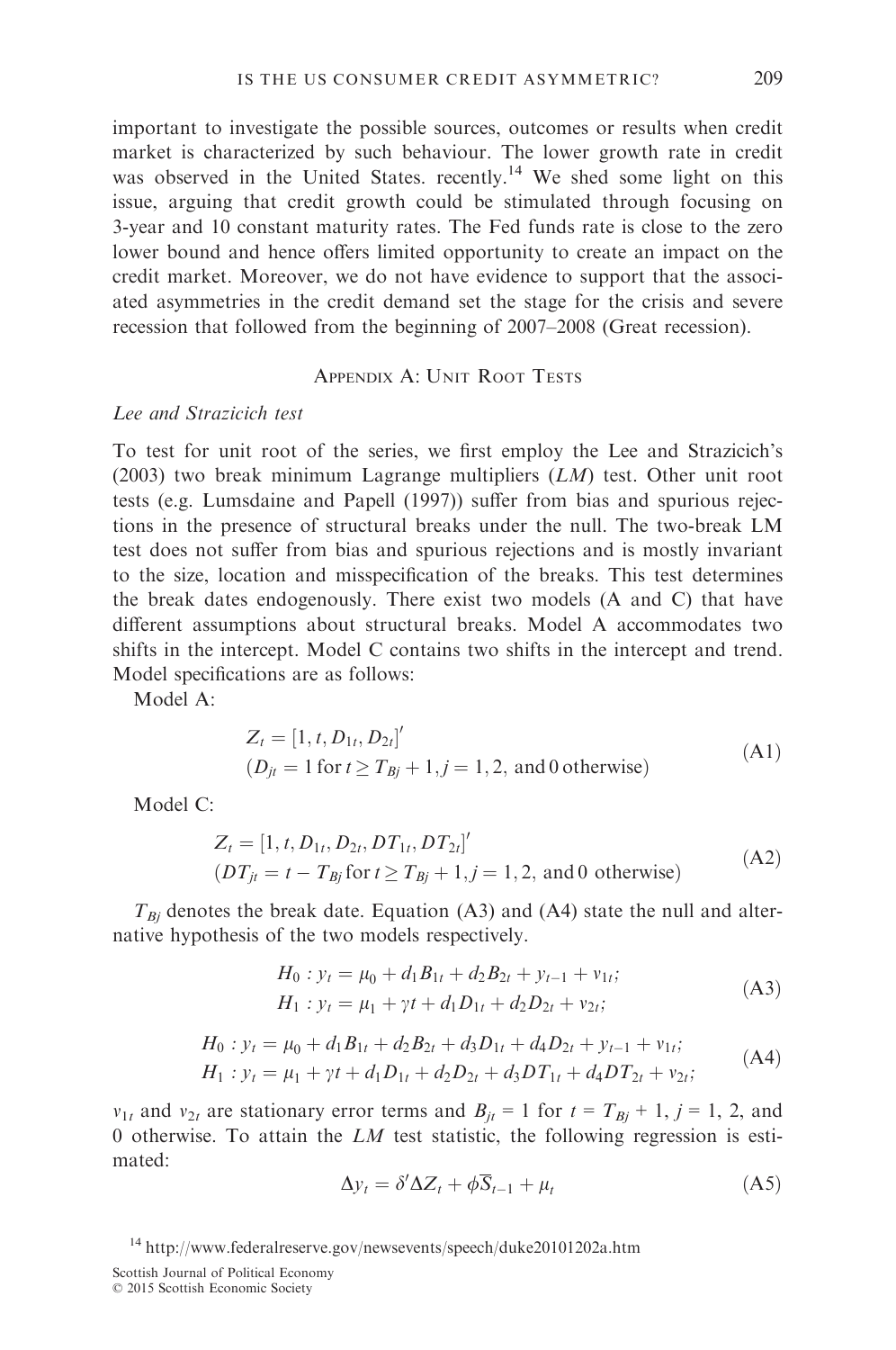where  $\overline{S}_t = y_t - \overline{\psi}_x - Z_t \overline{\delta}, t = 2, ..., T$  the regression of  $\Delta y_t$  provides estimates of  $\overline{\delta}$ ;  $\overline{\psi}_x = y_1 - Z_t \overline{\delta}$  and the first observations of  $y_t$  and  $Z_t$  are  $y_1$  and  $Z_1$ respectively. The LM statistic tests for the unit root null hypothesis against otherwise. The optimal lag lengths (from a maximum of 8 lags) are selected using the t-sig method of Ng and Perron (1995).

# Carrion-i-Silvestre, Kim and Perron test

To assess robustness of our unit root results, we also employ the unit root test procedure developed by Carrion-i-Silvestre et al. (2009). This test allows for multiple breaks in the level and/or slope of the trend function under both the null and alternative hypotheses. In addition, this test adopts the quasi–generalized least squares detrending method advocated by Elliot et al. (1996) that allows tests to have local asymptotic power functions close to the local asymptotic Gaussian power envelope. Carrion-i-Silvestre et al. (2009) consider a variety of tests, including the feasible point optimal statistic of Elliot et al. (1996). For our purpose, we utilize the feasible point optimal statistic given as follows:

$$
P_T^{gls}(\lambda^0) = \left\{ S(\overline{\alpha}, \lambda^0) - \overline{\alpha}S(1, \lambda^0) \right\} / s^2(\lambda^0)
$$
 (A6)

where  $\lambda$  is the estimate of the break fraction,  $\overline{\alpha} = 1 + \overline{c}/T$  ( $\overline{c}$  is the non-centrality parameter) and  $s^2(\lambda^0)$  is an estimate of the spectral density at frequency zero of  $v_t$ .

## Asymmetric tests

#### Breitung tests

Breitung's (2001) proposed rank test for non-linear cointegration. The null hypothesis of no cointegration is tested against the alternative of cointegration in either linear or non-linear form. A good exposition of this test can be found in Haug and Basher (2011) and Liew et al. (2009). To test for cointegration among  $k + 1$  series  $y_t$ ,  $x_{1t}$ ,...,  $x_{kt}$ , the following multivariate rank statistic is computed:

$$
\Xi_{T}^{*} = \frac{T^{-3} \sum_{t=1}^{T} (\tilde{u}_{t}^{R})^{2}}{\hat{\sigma}_{\Delta \tilde{u}}^{2}}
$$
(A7)

where  $\tilde{u}_t^R = R(y_t) - \sum_{j=1}^k \tilde{b}_j R(x_{jt}),$  in which  $\tilde{b}_1, \ldots, \tilde{b}_k$  are the least squares estimated from a regression of R  $(y_t)$  on R  $(x_{1t}),...,R (x_{kt})$  and  $\tilde{u}_t^R$  are the estimated residuals.  $\hat{\sigma}_{\Delta u}^2$  is included to avoid possible correlation among the series. The null of linear cointegration between the variables are rejected if the test statistics are smaller than their respective critical values. The critical values are available in Breitung (2001). Furthermore, Breitung (2001) also developed a score test statistic that assesses the linearity nature of the cointegrating relationship. The score test statistic is given as follows:

$$
\tilde{u_t} = c_0 + c_1 x_t + c_2 R(x_t) + e_t \tag{A8}
$$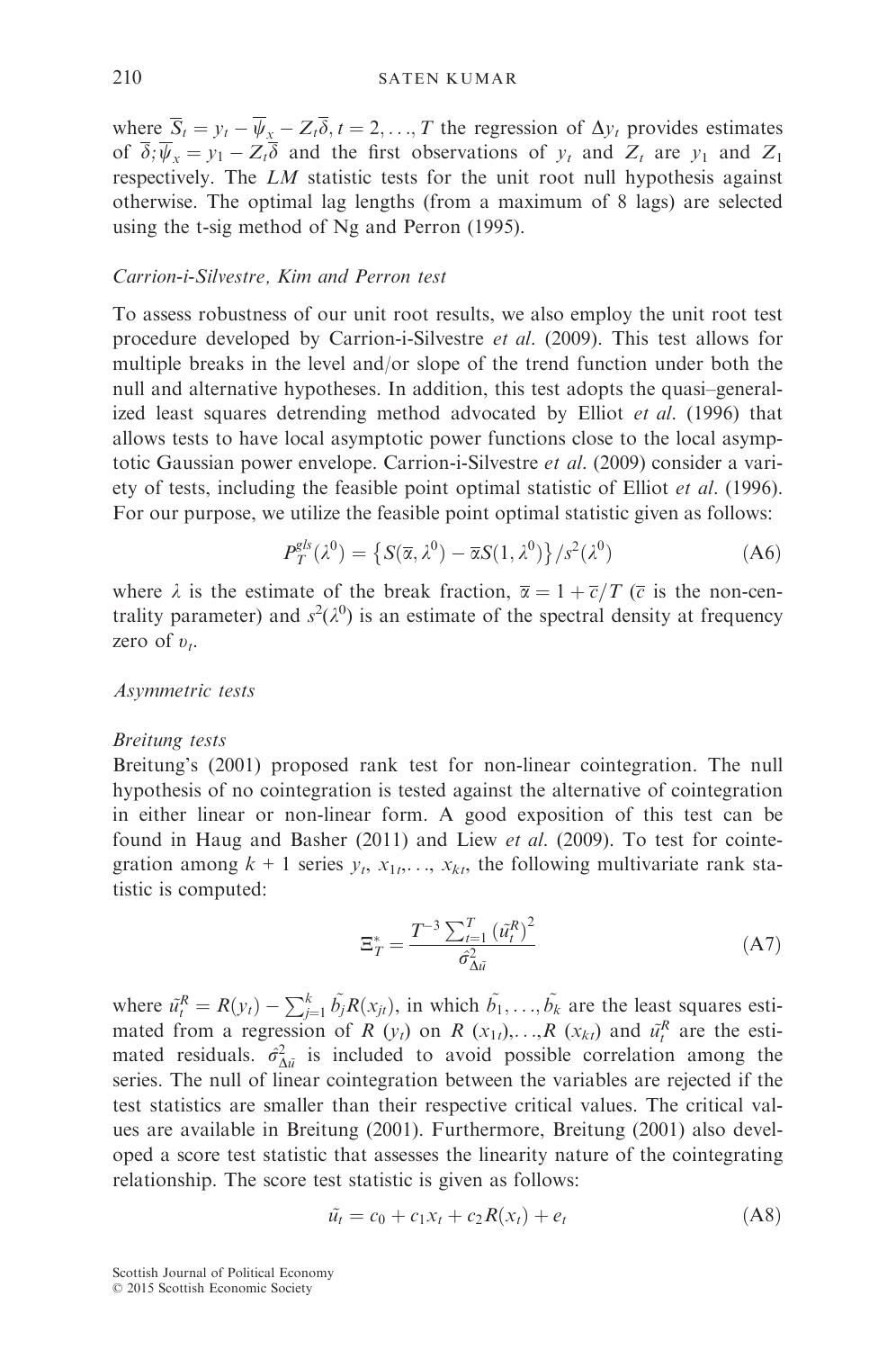where  $R^2$  is the estimate of the determination in equation (A8) and T is the sample size. Using the Stock and Watson's (1993) dynamic ordinary least squares (DOLS) method, the errors  $(\tilde{u}_t)$  are corrected for serial correlation and endogeneity.

Breitung (2002) proposed the non-parametric test for cointegration. The idea is quite consistent to Johansen's vector error correction model. In order to test for cointegration, the following problem about the  $n \times n$  matrix  $A_T$ ,  $B_T$  is considered:<sup>15</sup>

$$
\left|\lambda_j B_T - A_T\right| = 0\tag{A9}
$$

where  $A_T = \sum_{t=1}^T \hat{u}_t \hat{u}'_t$ ,  $B_T = \sum_{t=1}^T U_t U'_t$  and  $U_t = \sum_{j=1}^t \hat{u}_t$  represent the ndimensional partial sum concerning  $\hat{u}_t$ . The problem is equivalent to solving the eigenvalue of  $R_T = A_T B_T^{-1}$ . The solution is:

$$
\lambda_j = \frac{(\eta'_j A \tau \eta_j)}{(\eta'_j B \tau \eta_j)}
$$
\n(A10)

where  $\eta_j$  is the eigenvalue of  $\lambda_j$ .  $T^2 \lambda_j$  diverges to infinity when the vectors of the stochastic trends are less than  $q$ . Given that the stochastic trends are associated with each other, this implies the existence of a cointegrating vector. Hence, the test statistic is the following:

$$
\Lambda_q = T^2 \sum_{j=1}^q \lambda_j \tag{A11}
$$

where  $\lambda_1 \leq \lambda_2 \leq \ldots \leq \lambda_n$  is the ordered eigenvalues of  $R_T$ . This statistic tests whether a q-dimensional stochastic component is rejected at the significance level.

#### Enders and Siklos test

Enders and Siklos (2001) proposed a test for threshold cointegration among the series. The threshold autoregressive (TAR) model is specified as follows:

$$
\Delta \mu_t = I_t \rho_1 \mu_{t-1} + (1 - I_t) \rho_2 \mu_{t-1} + \varepsilon_t \tag{A12}
$$

$$
I_t = \begin{cases} 1 & \text{if } \mu_{t-1} \ge \tau \\ 0 & \text{if } \mu_{t-1} < \tau \end{cases}
$$
 (A13)

where  $\mu_t$  is the disturbance term,  $\rho$  is the coefficient of  $\mu_{t-1}$ ,  $I_t$  is the Heaviside indicator and  $\tau$  is the value of the threshold.

According to Enders and Siklos, it is also probable to let the adjustment to depend on the change in  $\mu_{t-1}$  ( $\Delta \mu_{t-1}$ ). This is because we do not have information about the exact nature of non-linearity in the relationship. To this end, equation (A13) is rewritten as follows:

<sup>15</sup> This test is well-discussed in Holmes and Panagiotidis (2009). They employed this approach to test asymmetries associated with the US current account.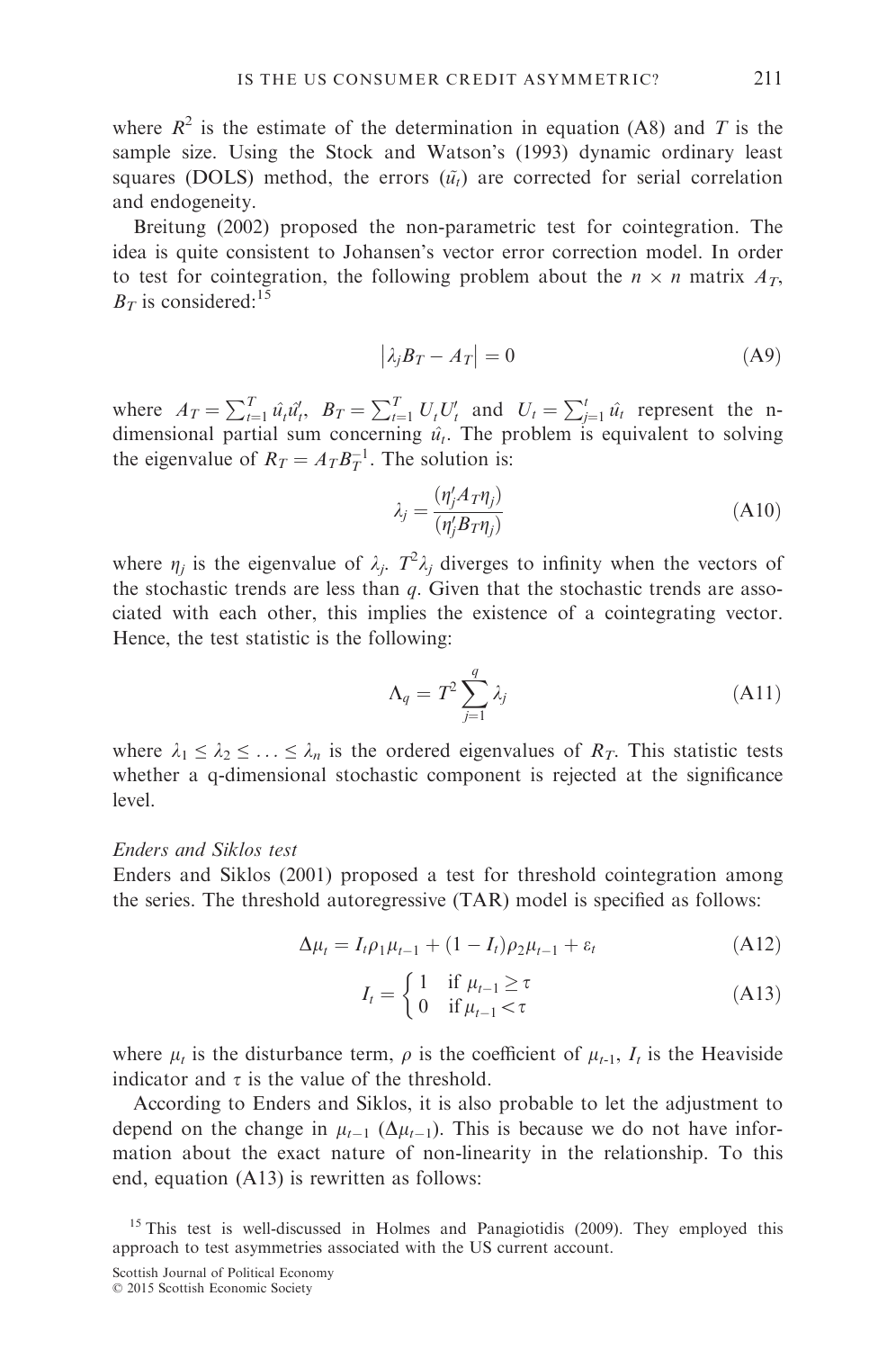$$
I_t = \begin{cases} 1 & \text{if } \Delta \mu_{t-1} \ge \tau \\ 0 & \text{if } \Delta \mu_{t-1} < \tau \end{cases}
$$
 (A14)

This model is so called the momentum-threshold autoregressive (M-TAR) model. To satisfy the necessary and sufficient conditions of the stationarity of  $\mu_t$ ,  $\rho_1 < 0$ ,  $\rho_2 < 0$ ,  $(1 + \rho_1)(1 + \rho_2) < 1$  is required. The threshold value  $\tau$ , which is unknown, is estimated according to Chan's (1993) method as suggested by Enders and Siklos (2001). Moreover, Enders and Siklos (2001) have proposed tests when  $\tau$  is known ( $\tau = 0$ ). When the adjustment process is serially correlated, equation (A12) is rewritten as:

$$
\Delta \mu_t = I_t \rho_1 \mu_{t-1} + (1 - I_t) \rho_2 \mu_{t-1} + \sum_{i=1}^p \gamma_i \Delta \mu_{t-p} + \varepsilon_t
$$
\n(A15)

The test statistic  $\Phi$  is utilized to test for threshold cointegration. To compute Φ statistic, an F-statistic is used which tests the null hypothesis  $\rho_1 = \rho_2 = 0$ .  $\Phi_u$  is the *F*-statistic for the null hypothesis  $\rho_1 = \rho_2 = 0$  in the TAR formulation. On the other hand,  $\Phi^*_{\mu}$  is the *F*-statistic in the M-TAR formulation. The critical values to test the null hypothesis of cointegration are tabulated in Enders and Siklos (2001) and Wane et al. (2004).

## **REFERENCES**

- AGENOR, P.-R. and AIZENMAN, J. (1998). Contagion and volatility with imperfect capital markets. IMF Staff Papers, 45, pp. 207–35.
- ANGELONI, I., KASHYAP, A., MOJON, B. and TERLIZZESE, D. (2003). The output composition puzzle: A difference in the monetary transmission mechanism in the euro area and U.S. ECB Working Paper Series No. 268.
- ARIAS, J., BRORSEN, B. W. and HARRI, A. (2000). Optimal hedging under nonlinear borrowing cost, progressive tax rates, and liquidity constraints. Journal of Futures Markets, 20, pp. 375–96.
- ATANASOVA, C. (2003). Credit market imperfections and business cycle dynamics: a non-linear Approach. Studies in Nonlinear Dynamics and Econometrics, 7, pp. 516–36.
- AZARIADIS, C. and SMITH, B. (1998). Financial intermediaries and regime switching in business cycles. The American Economic Review, 88, pp. 516–36.
- BALKE, N. S. (2000). Credit and economic activity: credit regimes and nonlinear propagation of shocks. The Review of Economics and Statistics, 82, pp. 344–9.
- BERNANKE, B. (2006). Monetary aggregates and monetary policy at the Federal Reserve: a historical perspective, Remarks at the Fourth ECB Central Banking Conference, Frankfurt, Germany.
- BERNANKE, B. and BLINDER, A. S. (1988). Is it money or credit, or both or neither? Credit, money and aggregate demand. The American Economic Review, 78, pp. 435–9.
- BERNANKE, B. and BLINDER, A. S. (1992). The federal funds rate and the channels of monetary transmission. The American Economic Review, 82, pp. 901-21.
- BERNANKE, B. and GERTLER, M. (1989). Agency costs, net worth, and business fluctuations. The American Economic Review, 79, pp. 14–31.
- BERNANKE, B., GERTLER, M. and GILCHRIST, S. (1996). The financial accelerator and the flight to quality. The Review of Economics and Statistics, 72, pp. 14–31.
- BERNANKE, B. S., GERTLER, M. and GILCHRIST, S. (1999). The financial accelerator in a quantitative business cycle framework. In J. B. Taylor and M. Woodford (eds), Handbook of Macroeconomics, Vol. 1, ch 21. Amsterdam: Elsevier, pp. 1341–93.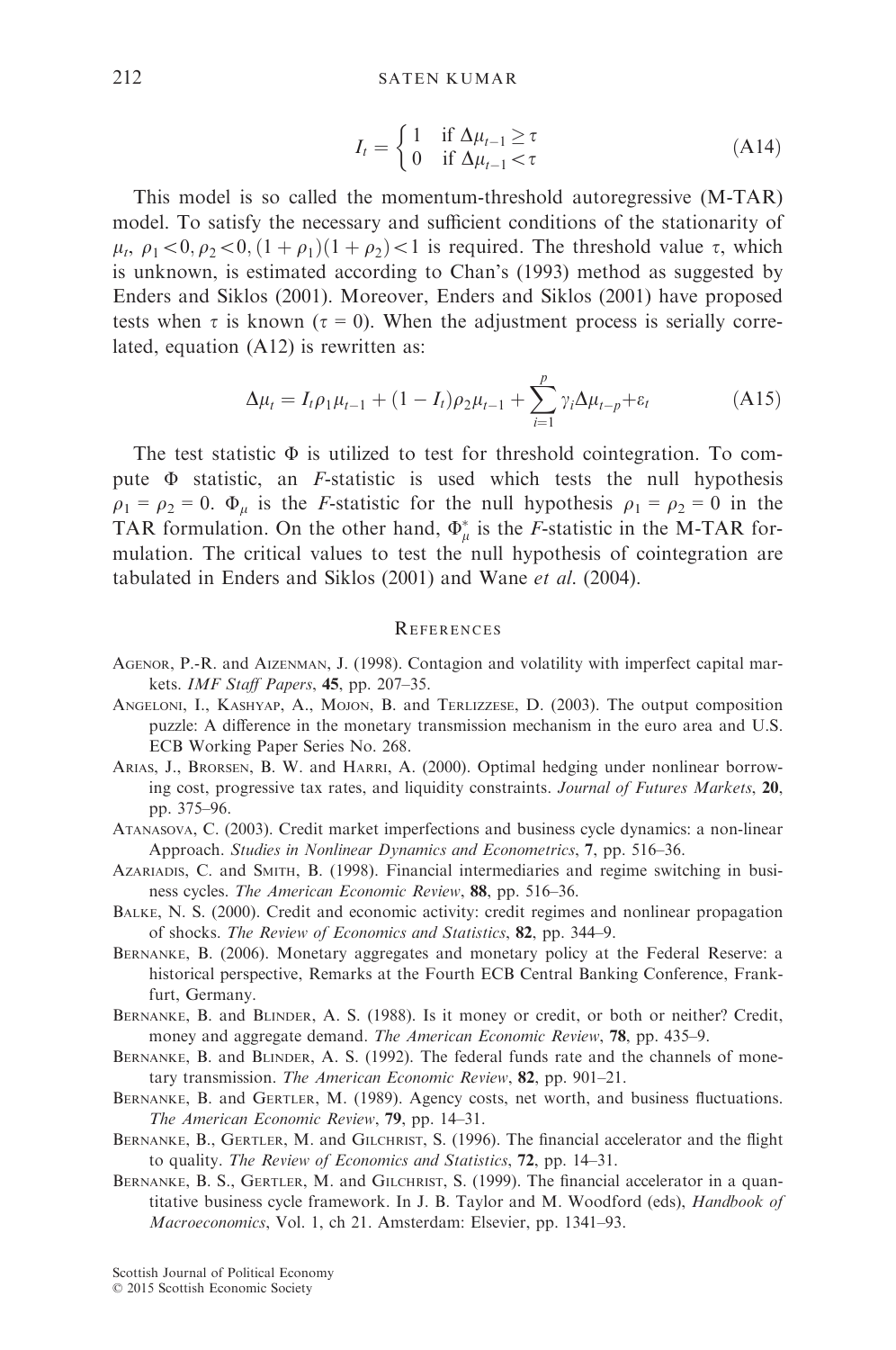- BIERENS, H. J. (1997). Nonparametric cointegration analysis. *Journal of Econometrics*, 77, pp. 379–404.
- BLINDER, A. (1987). Credit rationing and effective supply failures. Economic Journal, 97, pp. 327–257.
- BORIO, C., KENNEDY, N. and PROWSE, S. (1994). Exploring aggregate asset price fluctuations across countries: measurement, determinants and monetary policy implications, Bank for International Settlements BIS Economic Paper No. 40.
- BREITUNG, J. (2001). Rank tests for nonlinear cointegration. Journal of Business and Economic Statistics, 19, pp. 331–40.
- BREITUNG, J. (2002). Nonparametric tests for unit roots and cointegration. Journal of Econometrics, 108, pp. 343–63.
- CALZA, A. and SOUSA, J. (2005). Output and inflation responses to credit shocks. Are there threshold effects in the Euro Area. ECB Working Paper Series No. 481.
- CALZA, A., GARTNER, C. and SOUSA, J. (2001). Modelling the demand for loans to the private sector in the Euro area. European Central Bank Working Paper No. 55.
- CALZA, A., MANRIQUE, M. and SOUSA, J. (2003). Aggregate loans to the Euro area private sector. ECB Working Paper Series No. 202.
- CARLSTROM, G. and FUERST, T. S. (1997). Agency costs, net worth, business fluctuations: a computable general equilibrium analysis. The American Economic Review, 87, pp. 893– 910.
- CARRION-I-SILVESTRE, J. L., KIM, D. and PERRON, P. (2009). GLS-based unit root tests with multiple structural breaks under both the null and the alternative hypotheses. *Economet*ric Theory, 25, pp. 1754–92.
- CHAN, K. S. (1993). Consistency and limiting distribution of the least square estimator of a threshold autoregressive model. The Annals of Statistics, 21, pp. 520–33.
- CHEN, C. K. and CHIVAKUL, M. (2008). What drives household borrowing and credit constraints? evidence from Bosnia and Herzegovina. IMF Working Paper Series No. WP/ 08/202
- CHRISTENSEN, I. and DIB, A. (2008). The financial accelerator in an estimated New Keynesian model. Review of Economic Dynamics, 11, pp. 155–78.
- CROOK, J. (2001). The demand for household debt in the USA: evidence from the 1995 Survey of Consumer Finance. Applied Financial Economics, 11, pp. 83–91.
- CROOK, J. and HOCHGUERTEL, S. (2005). Household debt and credit constraints: Evidence from the OECD countries. Credit Research Center Working Paper Series No. 02.
- DE LONG, J. B. and SUMMERS, L. (1988). How does macroeconomic policy affect output. Brooking Papers on Economic Activity, 2, pp. 433–80.
- De Nederlandsche Bank. (2000). EUROMON: The Nederlandsche Bank's multi-country model for policy analysis in Europe. Monetary Monographs No. 19.
- DEMIRTAS, K. O. (2006). Nonlinear asymmetric models of the short-term interest rate. Journal of Futures Markets, 26, pp. 869-94.
- DOWNES, D. A., CRAIGWELL, R. C. and GREENIDGE, K. C. (1997). A demand function for private individual credit in Barbados, manuscript.
- DRAKE, L. M. and HOLMES, M. J. (1995). Adverse selection in the market for consumer credit. Applied Financial Economics, 5, pp. 161–7.
- DRAKE, L. M. and HOLMES, M. J. (1997). Adverse selection and the market for building society mortgage finance. Manchester School of Economic and Social Studies, 65, pp. 58–70.
- EHRMANN, M., GAMBACORTA, L., MARTINEZ PAGÉS, J., SEVESTRE, P. and WORMS, A. (2003). The effects of monetary policy in the Euro Area. Oxford Review of Economic Policy, 19, pp. 58–72.
- ELLIOT, G., ROTHENBERG, T. J. and STOCK, J. H. (1996). Efficient test for an autoregressive unit root. Econometrica, 64, pp. 813–36.
- ENDERS, W. and SIKLOS, P. L. (2001). Cointegration and threshold adjustment. Journal of Business and Economic Statistics, 19, pp. 166–76.
- European Central Bank. (2004). Recent developments in loans to non-financial corporations. ECB Monthly Bulletin, June Issue, pp. 1–3.

Scottish Journal of Political Economy

© 2015 Scottish Economic Society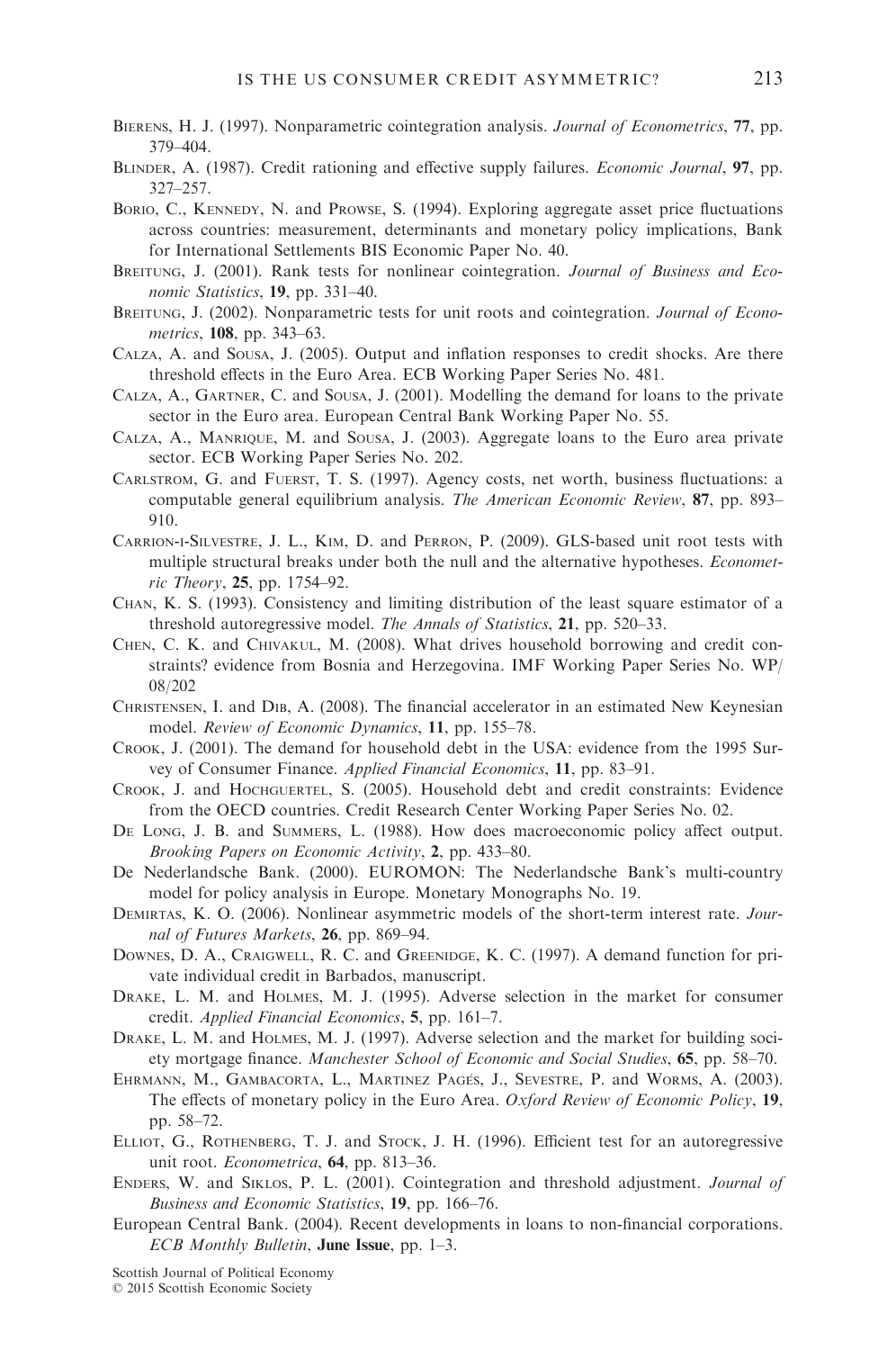- FAN, Y., LI, D. and LI, Q. (2004). Nonlinearity in medical expenditures: a new semiparametric approach. Applied Economics, 36, pp. 911–6.
- FASE, M. (1995). The demand for commercial bank loans and lending rates. European Economic Review, 39, pp. 99–111.
- FRIEDMAN, M. (1957). A Theory of the Consumption Function. Princeton, NJ: Princeton University Press.
- GALBRAITH, J. W. (1996). Credit rationing and threshold effects in the relation between money and output. Journal of Applied Econometrics, 11, pp. 416–29.
- GAMBACORTA, L. and ROSSI, C. (2010). Modelling bank lending in the Euro Area: a nonlinear approach. Applied Financial Economics, 20, pp. 1099–112.
- GAMBETTI, L. and MUSSO, A. (2012). Loan supply shocks and the business cycle, ECB Working Paper Series No. 1469.
- GERTLER, M. (1988). Financial structure and aggregate economic activity: an overview. Journal of Money, Credit and Banking, 20, pp. 559-88.
- GOODHART, C. (1995). Price stability and financial fragility. In K. Kawamoto, Z. Nakajima and H. Taguchi (eds), Financial Stability in a Changing Environment, ch 10. Macmillan: London, pp. 439–510.
- GOODHART, C. and HOFMANN, B. (2001). Deflation, credit, and asset prices, paper presented at the conference'The Anatomy of Deflation', 27–28 April 2001, Claremont McKenna College.
- GRANT, C. and PADULA, M. (2013). Using bounds to investigate household debt repayment behaviour. Research in Economics, 67, pp. 336–54.
- GREEN, F. and HADJIMATHEOU, G. (1990). Regional differences in personal savings. Applied Economics, 22, pp. 933–45.
- HARTROPP, A. (1992). Demand for consumer borrowing in the UK, 1969–1990. Applied Financial Economics, 2, pp. 11–20.
- HAUG, A. and BASHER, S. A. (2011). Linear or nonlinear cointegration in the purchasing power parity relationship? Applied Economics, 43, pp. 185–96.
- HENDRICKS, G., KENWOOD, C. V. and JANET, K. (1973). Consumer Durables and Installment Credit: A Study of American Households. Michigan, USA: Survey Research Center, University of Michigan.
- HOFMANN, B. (2001). The determinants of private sector credit in industrialized countries: Do property prices matter? BIS Working Paper No. 108.
- HOLMES, M. J. and PANAGIOTIDIS, T. (2009). Cointegration and asymmetric adjustment: some new evidence concerning the behavior of the U.S. current account. The B.E. Journal of Macroeconomics, 9, pp. 1–25.
- IMF. (2000). World Economic Outlook, May Issue. Washington: International Monetary Fund.
- KASHYAP, A. K. and STEIN, J. C. (1995). The impact of monetary policy on bank balance sheets. Carnegie Rochester Conference Series on Public Policy, 42, pp. 151–95.
- KASHYAP, A. K. and STEIN, J. C. (2000). What do a million observations on banks say about the transmission of monetary policy. The American Economic Review, 90, pp. 407–28.
- KAUFMAN, M. (1996). An incursion into the confidence crisis-credit rationing- real activity channel: evidence from the Argentine 'tequila crisis'. Mimeo, Central Bank of Argentina.
- KENNICKELL, A. and SHACK-MARQUEZ, J. (1992). Changes in family finances from 1983 to 1989: evidence from the survey of consumer finances. Federal Reserve Bulletin, January, pp. 1–18.
- KISHAN, R. P. and OPIELA, T. P. (2000). Bank size, bank capital and the bank lending channel. Journal of Money, Credit and Banking, 32, pp. 121–41.
- KIYOTAKI, N. and MOORE, J. (1997). Credit cycles. The Journal of Political Economy, 105, pp. 211–48.
- KUMAR, S. and WEBBER, D. (2013). Australasian money demand stability: application of structural break tests. Applied Economics, 45, pp. 1011–25.